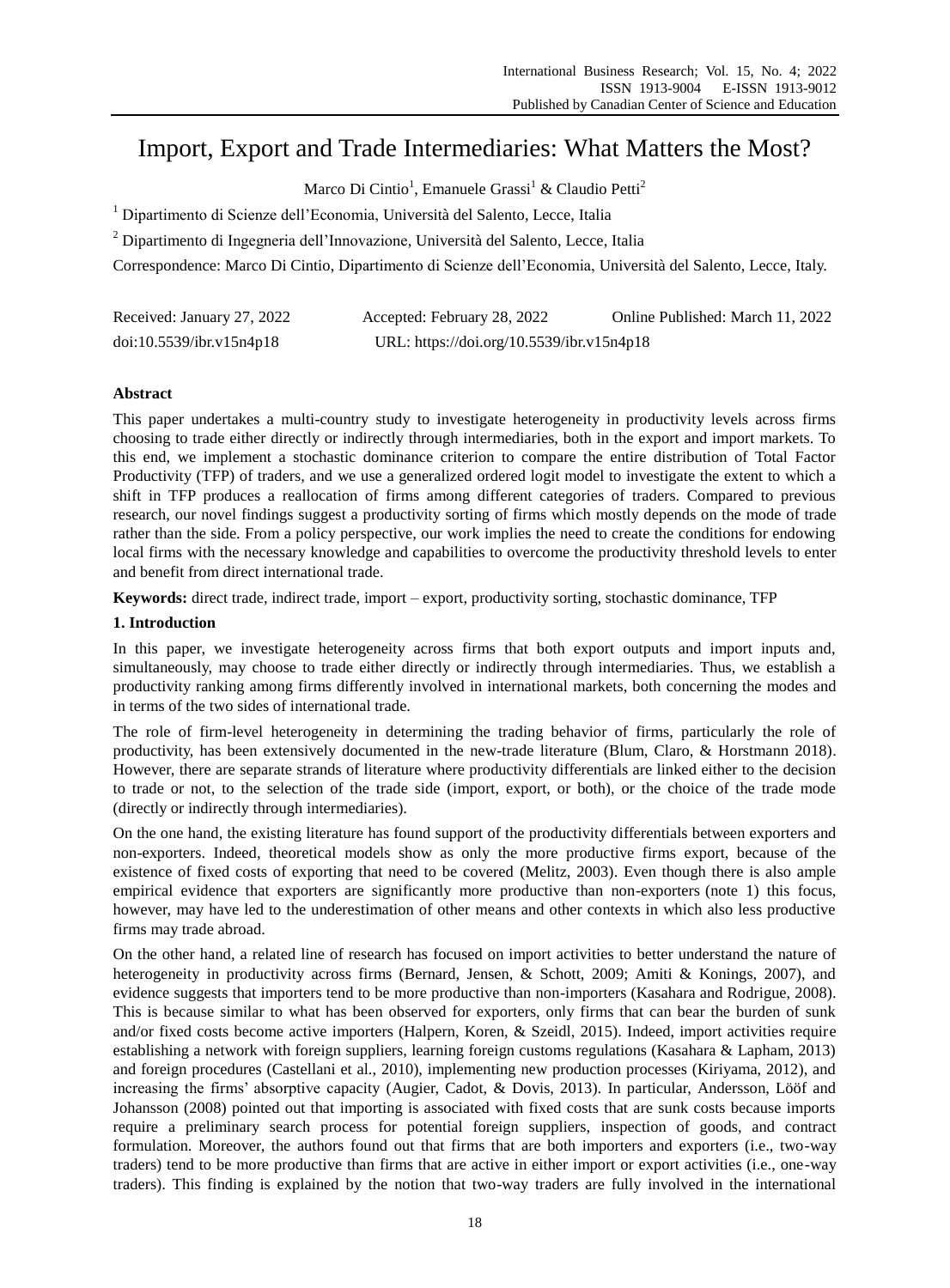division of labor and use inputs based on frontier knowledge and technology in their production process. Due to sunk cost complementarities, Kasahara and Lapham (2013) also confirmed that two-way traders are more productive than one-way traders. Furthermore, Vogel and Wagner (2010) reported that, compared to firms that do not trade at all, two-way traders have the highest performance, followed by firms that only export, whereas firms that only import have the smallest premia vis-à-vis non-traders. Differently, Castellani et al. (2010) confirmed the first result but pointed out that firms that only import outperform those that only export. However, productivity differences between one-way traders vanish once they control for fixed effects.

Finally, there is a further strand of literature with increasing attention toward different modes of trade (i.e., direct trade versus indirect trade through intermediaries). Import intermediaries differ from export intermediaries in several important features. For instance, export intermediaries trade mainly in homogenous goods and tend to be concentrated in commodity sectors, whereas import intermediaries largely trade in differentiated goods along with a variety of sectors (Blum et al., 2018). Nevertheless, both import and export intermediaries have been proved to be particularly significant for small traders and more distant, smaller, difficult, or protected markets, which explain their widespread diffusion also in developing and emerging contexts (Bernard, Jensen, Redding, & Schott 2010; Blum, Claro, & Horstmann, 2010). Hence, several studies have focused on the relevance of intermediaries in facilitating trade (Ahn, Khandelwal, & Wei 2011) and how indirect traders differ from direct traders (Abel-Koch, 2013). In particular, small firms choosing to trade through intermediaries can access foreign markets, even though they are unable to cover the fixed costs of direct export. Thus, intermediaries may alleviate the difficulty of reaching less accessible markets and they help less efficient firms to supply foreign markets (Crozet, Lalanne, Poncet, 2013). Since uncertainty about product quality is endemic in international trade, intermediaries may also eliminate the costs to acquire information about product quality; in this case, the producers who benefit the most are those with the highest quality (Dasgupta & Mondria, 2018). In addition, intermediaries may also be useful in reducing the cost of matching international sellers and buyers (Petropoulou, 2010). Notwithstanding import intermediaries have been found to account up to three times more than export intermediaries in terms of the respective whole trade volumes (Blum et al., 2018), according to several authors (Muûls & Pisu, 2009; Castellani, Serti, & Tomasi, 2010; Ahn et al., 2011; Wagner, 2012; Grazzi & Tomasi, 2016; Blum et al., 2018), scant attention has been paid to the modes of import compared to that of export.

Thus, from the export perspective, theoretical models usually assume lower (or null) fixed costs of dealing with the intermediaries relative to those of direct export. However, at the same time, firms that export indirectly must share a portion of their exporting revenue with intermediaries (note 2). Therefore, while only the most productive firms export directly, those firms whose productivity is under a given threshold export through intermediaries. Nevertheless, while most empirical analyses showed that the most productive firms choose to export directly (Muûls & Pisu, 2009; Lu, Lu, Sun, & Tao, 2017; Wagner, 2017), the productivity premia of indirect exporters over domestic firms are not always confirmed in the available empirical evidence. For instance, while  $B \, \text{d} \mathbf{x}$  and Muraközy (2018) found out that firms that export only through intermediaries show no productivity premium compared to non-traders, McCann (2013) concluded that indirect exporters tend to be more productive than domestic firms.

All of the above arguments highlight separate but related lines of research where, in each branch of the literature, only one of the firms' choices is taken into account. Accordingly, it has been shown in recent literature that internationalization strategies are more complex than simply considering two alternatives (B & & Murak özy, 2016). Particularly concerning the literature on productivity sorting of international traders, since most analyses focused only on a specific international choice, the first drawback of these approaches is that distinct strategies are often tackled as one singular category. In addition, and more importantly, the second limitation of the above studies is that some strategies could be mistreated. Indeed, firms involved in some international activities could also be treated as non-traders. In this regard, while Bernard, Jensen and Redding (2007) and Wagner (2007) focused on productivity differences between exporters and non-exporters, Halpern et al. (2015) and Kasahara and Rodrigue (2008) investigated the efficiency hierarchy between importers and non-importers. Conversely, Kasahara and Lapham (2013), Castellani et al. (2010), and Vogel and Wagner (2010) compared firms active in both the import and the export market with firms engaged just in either import or export. Lastly, Felbermayr and Jung (2011) and Lu et al. (2017) studied the role of trade intermediaries in explaining the productivity differences among direct exporters, indirect exporters, and non-traders. Differently and notwithstanding the importance of trade intermediaries also for import (Bernard et al., 2010), theoretical or empirical analysis of productivity sorting of direct and indirect importers remains quite absent. Hence, all of the above paradigms cannot completely pick the relationship between firms' heterogeneity in productivity and the interdependent choices they make when involved in the international markets along multiple channels (Blum, Claro &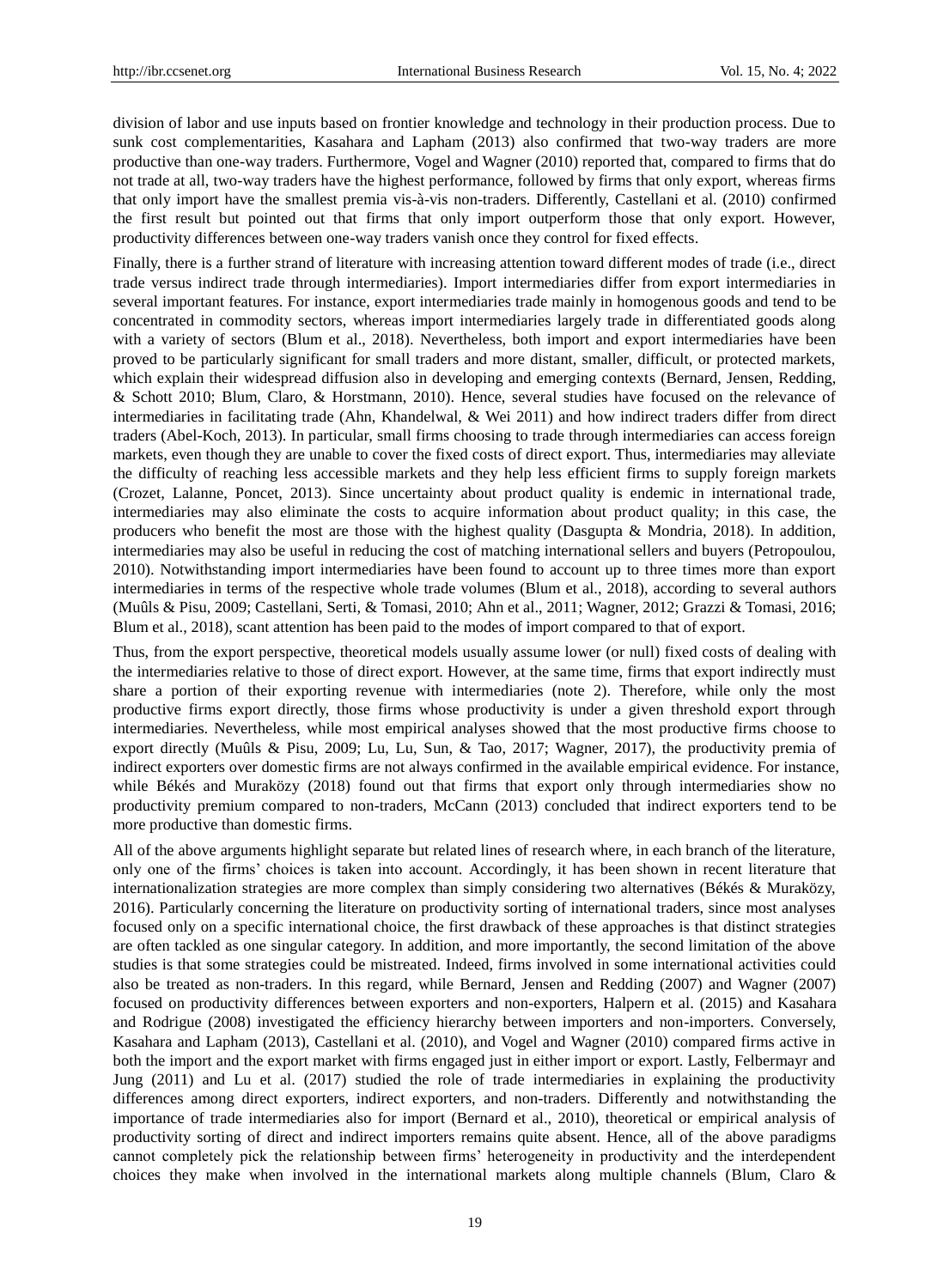#### Horstmann, 2018).

Consequently, it has not yet been investigated in prior research how trade sides and trade modes, when simultaneously considered, affect the efficiency order of firms. Thus, what matters for the productivity ranking of international traders? Trade sides, trade modes, or both? To answer this question, we complement the empirical evidence on the sorting literature by investigating firms' heterogeneity in a more complex structure, where different modes of import may be combined with different modes of export.

The remainder of this paper is structured as follows. Section 2 describes the methodology and illustrates our empirical research. The estimation results are presented in Section 3. Specifically, Section 3.1 reports the results of tests of first-order stochastic dominance. Estimations based on the ordered logit model are presented in Section 3.2. Discussion is given in Section 4. Finally, Section 5 concludes the paper and suggests avenues for further research.

## **2. Methodology**

## *2.1 Data Description*

Our empirical study draws on a cross-country (cross-sectional) dataset of firms created by pooling data from the World Bank Enterprise Survey (WBES) implemented in six Latin American countries in 2006, 2010, and 2017. Since 2006, and for each country under investigation, surveys were collected under a common global sampling methodology. The sample was stratified by sector, size, and geographical region. Country data are currently available for 148 economies and more than 168000 firms. We performed our analyses on six Latin American countries (Argentina, Bolivia, Ecuador, Paraguay, Peru, and Uruguay) by merging the 2006, 2010, and 2017 waves of the WBES. The dataset originally contained 11833 observations. Once we focused on firms interviewed at least in two consecutive surveys, we were left with 4892 observations. Specifically, 1000 firms were observed in 2006 and 2010, 585 firms were observed in 2010 and 2017, and 574 firms were observed in all waves. Thus, our starting sample was made up of 2159 firms and 4892 observations (note 3).

The World Bank's survey questionnaire was organized around several topics, including firm characteristics, access to finance, annual sales, costs of inputs, workforce composition, infrastructure, trade, competition, capacity utilization, innovation and technology, and performance measures. Of particular interest for our research question, firms were asked to report the percentages of establishment's sales sold domestically, through indirect export, and through direct export. This allowed us to distinguish among non-exporters, indirect exporters, and direct exporters. Similarly, firms were also asked to report whether they imported material inputs from foreign countries and, if so, whether they were imported directly. Coherently, we classified firms as non-importers, indirect importers, and direct importers. In particular, firms were considered non-exporters (non-importers) if they had sales (purchases) only in the domestic market. Differently, while firms were classified as indirect exporters (indirect importers) if they had a positive share of sales (purchases) in the form of indirect exports (indirect imports), firms were considered direct exporters (direct importers) if they had a positive share of sales (purchases) in the form of direct exports (direct imports). Concerning firms that reported positive shares of sales in the forms of both direct and indirect exports, we coded these firms as direct exporters (note 4). Similarly, we coded as direct importers those firms that import both directly and indirectly (note 5). Summing up, we can distinguish among eight different categories of traders (note 6):

- *(a) Indirect only-exporters*: firms trading indirectly only on the export side.
- *(b) Indirect only-importers*: firms trading indirectly only on the import side.
- *(c) Indirect two-way traders*: firms trading indirectly on the import and export sides.
- *(d) Mixed two-way traders with direct exports*: firms trading indirectly on the import side and directly on the export side.
- *(e) Mixed two-way traders with direct imports*: firms trading indirectly on the export side and directly on the import side.
- *(f) Direct only-exporters*: firms trading directly only on the export side.
- *(g) Direct only-importers*: firms trading directly only on the import side.
- *(h) Direct two-way traders*: firms trading directly on the import and export sides[.](#page-3-0)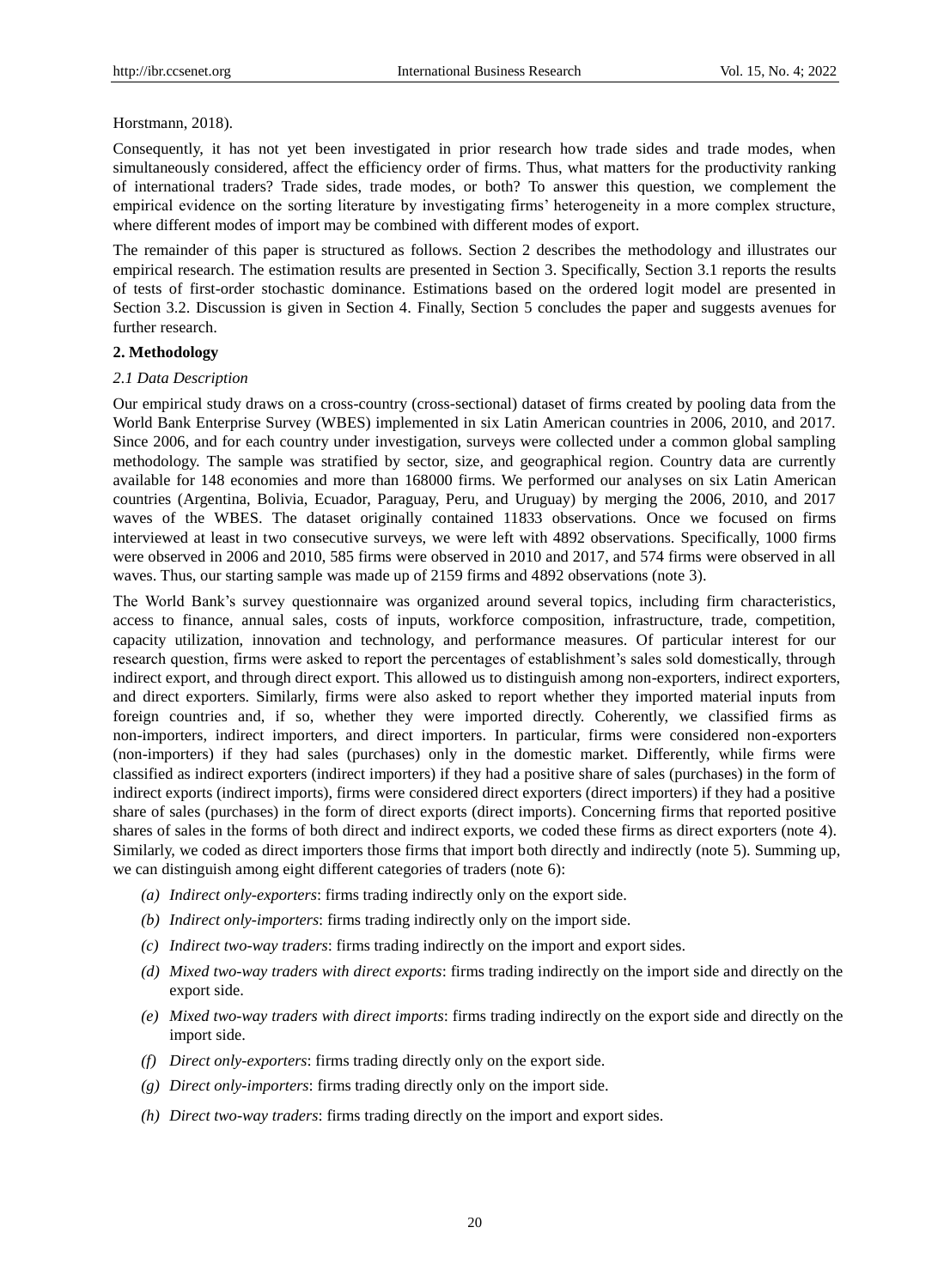<span id="page-3-0"></span>[Table](#page-3-0) 1 shows the number and share of firms belonging to each category.

| <b>Categories of traders</b>                         | <b>Number of firms</b> | Share of firms $(\% )$ |
|------------------------------------------------------|------------------------|------------------------|
| Domestic firms                                       | 486                    | 15.06                  |
| Indirect only-exporters                              | 28                     | 0.87                   |
| Indirect only-importers                              | 752                    | 23.30                  |
| Indirect two-way traders                             | 85                     | 2.63                   |
| Mixed two-way traders with direct exports            | 98                     | 3.04                   |
| Mixed two-way traders with direct imports            | 180                    | 5.58                   |
| Direct only-exporters                                | 721                    | 22.34                  |
| Direct only-importers                                | 128                    | 3.97                   |
| Direct two-way traders                               | 750                    | 23.23                  |
| Full sample                                          | 3228                   | 100                    |
| Source: Own calculations based on World Bank's Data. |                        |                        |

Thus, to answer our research question, we attempted to establish a productivity ranking among these different internationalization conditions chosen by firms. As a measure of productivity, we refer to firms' TFP (note 7). In particular, we estimated the TFP under the Levinsohn and Petrin (2003) methodology to account for endogeneity and existence of unobservable productivity shocks (note 8). [Table 2](#page-3-1) shows the average TFPs (and other statistics) by categories of traders.

<span id="page-3-1"></span>Table 2. Average TFP by categories of traders

| <b>Categories of traders</b>                                                                                                                                                           |       |           | <b>TFP</b> |        |
|----------------------------------------------------------------------------------------------------------------------------------------------------------------------------------------|-------|-----------|------------|--------|
|                                                                                                                                                                                        | Mean  | Std. Dev. | Min        | Max    |
| Indirect only-exporters                                                                                                                                                                | 5.815 | 0.751     | 3.993      | 6.948  |
| Indirect only-importers                                                                                                                                                                | 6.001 | 0.589     | 4.509      | 8.510  |
| Indirect two-way traders                                                                                                                                                               | 6.120 | 0.566     | 4.591      | 8.267  |
| Mixed two-way traders with direct exports                                                                                                                                              | 6.299 | 0.747     | 4.325      | 8.205  |
| Mixed two-way traders with direct imports                                                                                                                                              | 6.357 | 0.591     | 4.205      | 8.921  |
| Direct only-exporters                                                                                                                                                                  | 6.435 | 0.647     | 4.328      | 9.403  |
| Direct only-importers                                                                                                                                                                  | 6.470 | 0.573     | 5.449      | 8.280  |
| Direct two-way traders                                                                                                                                                                 | 6.637 | 0.796     | 0.261      | 13.257 |
| Full sample                                                                                                                                                                            | 6.334 | 0.736     | 0.261      | 13.257 |
| $R_{\text{2}}$ and $\Omega_{\text{2}}$ and $\Omega_{\text{2}}$ and $\Omega_{\text{2}}$ and $\Omega_{\text{2}}$ and $\Omega_{\text{2}}$ and $\Omega_{\text{2}}$ and $\Omega_{\text{2}}$ |       |           |            |        |

*Source*: Own calculations based on World Bank's Data.

## *2.2 Estimation Strategy*

Following Delgado, Farinas and Ruano (2002), we implement the nonparametric two-tailed and one-tailed K-S tests of first-order stochastic dominance between the distributions of TFP, by looking simultaneously at the side and the mode of trade chosen by firms. Tests can be constructed in the following way. Let  $F$  and  $G$  be the Cumulative Density Functions (CDFs) of the TFP of, respectively, two categories of firms differing in the side and/or the mode with which they trade. Under the null hypothesis, the two-tailed K-S test checks whether the two distributions are equal, against the alternative hypothesis of different distributions.

Formally,

$$
H_0: F(z) - G(z) = 0 \quad \forall \ z \in \mathbb{R} \qquad \text{versus} \qquad H_1: F(z) - G(z) \neq 0 \text{ for some } z \in \mathbb{R},
$$

where  $z$  is the productivity level. Thus, the two-tailed test can be used to identify, among the above categories, clusters of firms homogenous in terms of the distribution of TFP.

Differently, the one-tailed test can be formulated as follows:

 $H_0: F(z) - G(z) \leq 0 \ \forall \ z \in \mathbb{R}$  versus  $H_1$  $H_1$ :  $F(z) - G(z) > 0$  for some  $z \in \mathbb{R}$ .

By testing the hypothesis that the distribution  $G$  contains smaller values than the distribution  $F$ , a positive and significant value of the statistic implies that the distribution  $F$  lies to the left of  $G$ . Therefore, by detecting first-order stochastic dominance, the one-tailed test is able to establish a productivity ranking among categories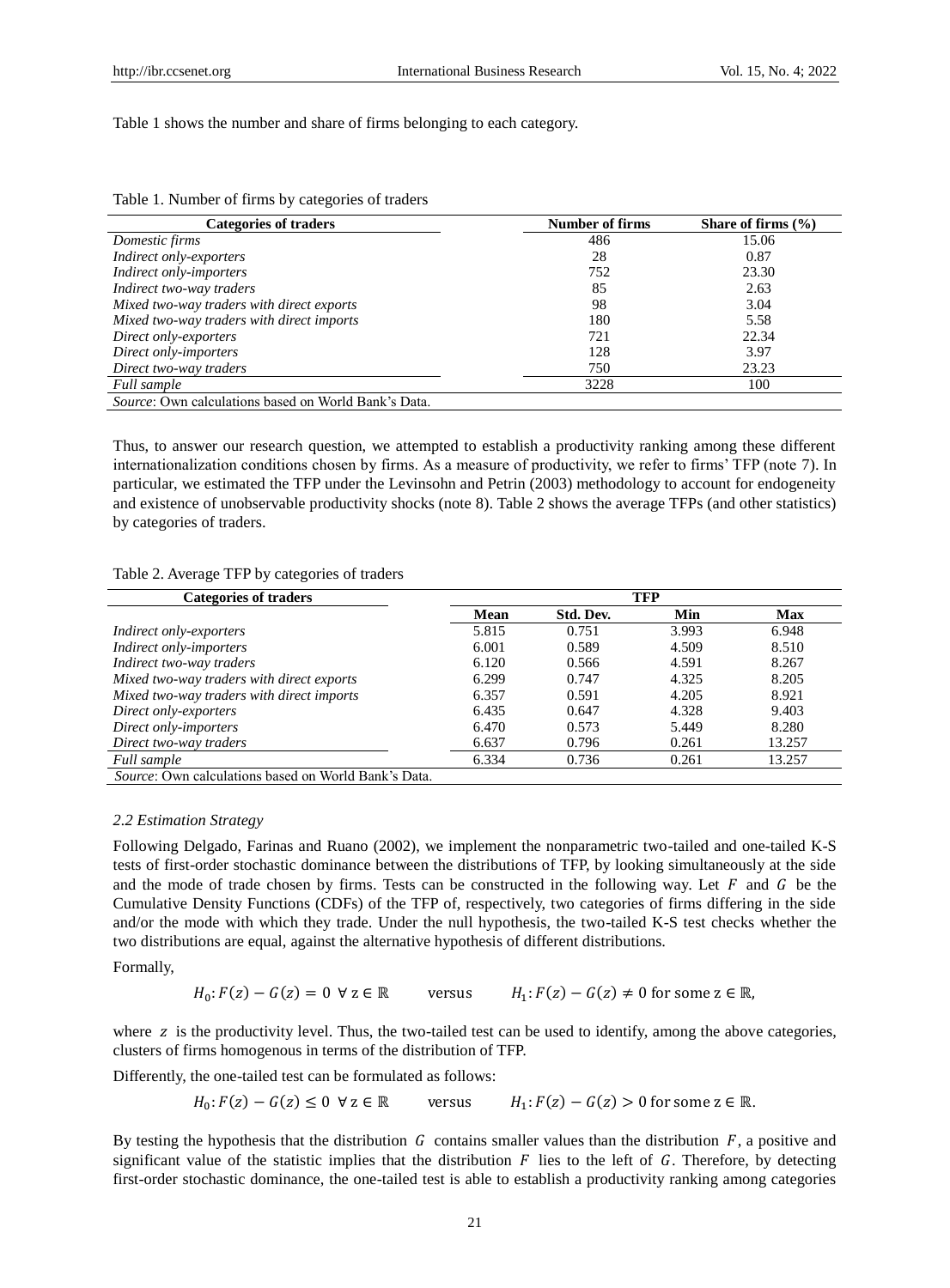of traders who differ in the side and/or the mode with which they trade.

Once the ranking of productivity among traders is established, we investigate the extent to which a shift in productivity produces a reallocation of firms among categories of traders. To this end, we implemented an ordered logit model where the dependent variable reflects those categories of traders for whom the distributions of TFPs strictly differ. (note 9) This, indeed, allowed us to treat the  $(N \leq 8)$  internationalization conditions chosen by firms in terms of an ordinal variable, which takes values  $j = 0, ..., N$ . (note 10)

Let  $y_i$  be this ordered response variable. Furthermore, let  $i = 1, ..., n$  be an index for the *n* firms observed in the sample and  $x_i$  be a vector of covariates. An ordered logit model assumes that the observed value of each  $y_i$ is related to an unobserved continuous variable  $y^*$  such that

$$
y_i = j \qquad \text{iff} \qquad \phi_j \le y_i^* < \phi_{j+1},
$$

where  $\phi$ 's are cutoff values with  $\phi_0 = -\infty$  and  $\phi_{N+1} = +\infty$ . Finally, the model assumes that  $y_i^* = x_i'\beta + e_i$ , where  $\beta$  is a vector of parameters,  $x'$  is a set of firm characteristics, and e is the error term. The model can be written as

$$
Pr(y_i > j | x_i) = \frac{\exp(x'_i \beta - \phi_j)}{1 + \exp(x'_i \beta - \phi_j)}, \qquad j = 0, ..., N.
$$

<span id="page-4-0"></span>Table 3. Summary statistics

| <b>Variables</b>                              | Mean  | Std. Dev. |
|-----------------------------------------------|-------|-----------|
| Firms age                                     | 3.291 | 0.691     |
| Firms size (base: small)                      |       |           |
| Medium                                        | 0.269 | 0.443     |
| Large                                         | 0.129 | 0.335     |
| <i>Product quality</i>                        | 0.267 | 0.442     |
| Mono product firms                            | 0.257 | 0.437     |
| Contract enforceability (base: not confident) |       |           |
| Less confident                                | 0.299 | 0.458     |
| Confident                                     | 0.150 | 0.357     |
| Strong confident                              | 0.044 | 0.204     |
| Foreign technology                            | 0.156 | 0.363     |
| Skill intensity                               | 0.742 | 0.246     |

Thus, we were able to verify whether or not productivity differentials persist even when other factors are controlled for (note 11). In particular, in addition to the TFP, our empirical model includes the *firm age* (number of years since the firm was established), *firm size* (a categorical variable that takes three possible values, i.e., small [employees < =50], medium [50 < employees ≤ 250], and large [employees < 250] firms), *product quality* (dummy equals 1 if a firm received an internationally recognized quality certification), *mono product firm*  (dummy equals 1 if the firm produces only a single product), *contract enforceability* (a categorical variable that reflects whether a firm is more or less confident that the judicial system will enforce its contractual and property rights in business disputes), *foreign technology* (dummy equals 1 if the firm uses technology licensed by a foreign-owned company), and *skill intensity* (fraction of skilled employees divided by the total number of employees) (Note 12). Moreover, to account for the heterogeneity across countries, industries, and years, we controlled for the country, industry, and year fixed effects. In addition, we computed robust standard errors clustered at the industry level to account for potential heteroscedasticity (note 13). [Table 3](#page-4-0) shows summary statistics for these additional variables.

As a robustness check, we estimated a generalized ordered logit model. In the standard ordered logit model, the effects of the covariates are constant across response categories. Such assumption is commonly referred to as the proportional odds hypothesis. One way to relax this assumption is to allow covariates to have category-specific slopes. This causes an increase in the parameters to be estimated, while it might not necessarily be true that all slopes are category-specific. In order to identify the subset of covariates whose slopes vary across categories, we used the Brant (1990) test. The model can then be rewritten by splitting the set of covariates in the following way:

$$
\Pr(y_i > j | x_i) = \frac{exp(x_{1i}'\beta_1 + x_{2i}'\beta_{2j} - \phi_j)}{1 + exp(x_{1i}'\beta_1 + x_{2i}'\beta_{2j} - \phi_j)}, \qquad j = 1, ..., N,
$$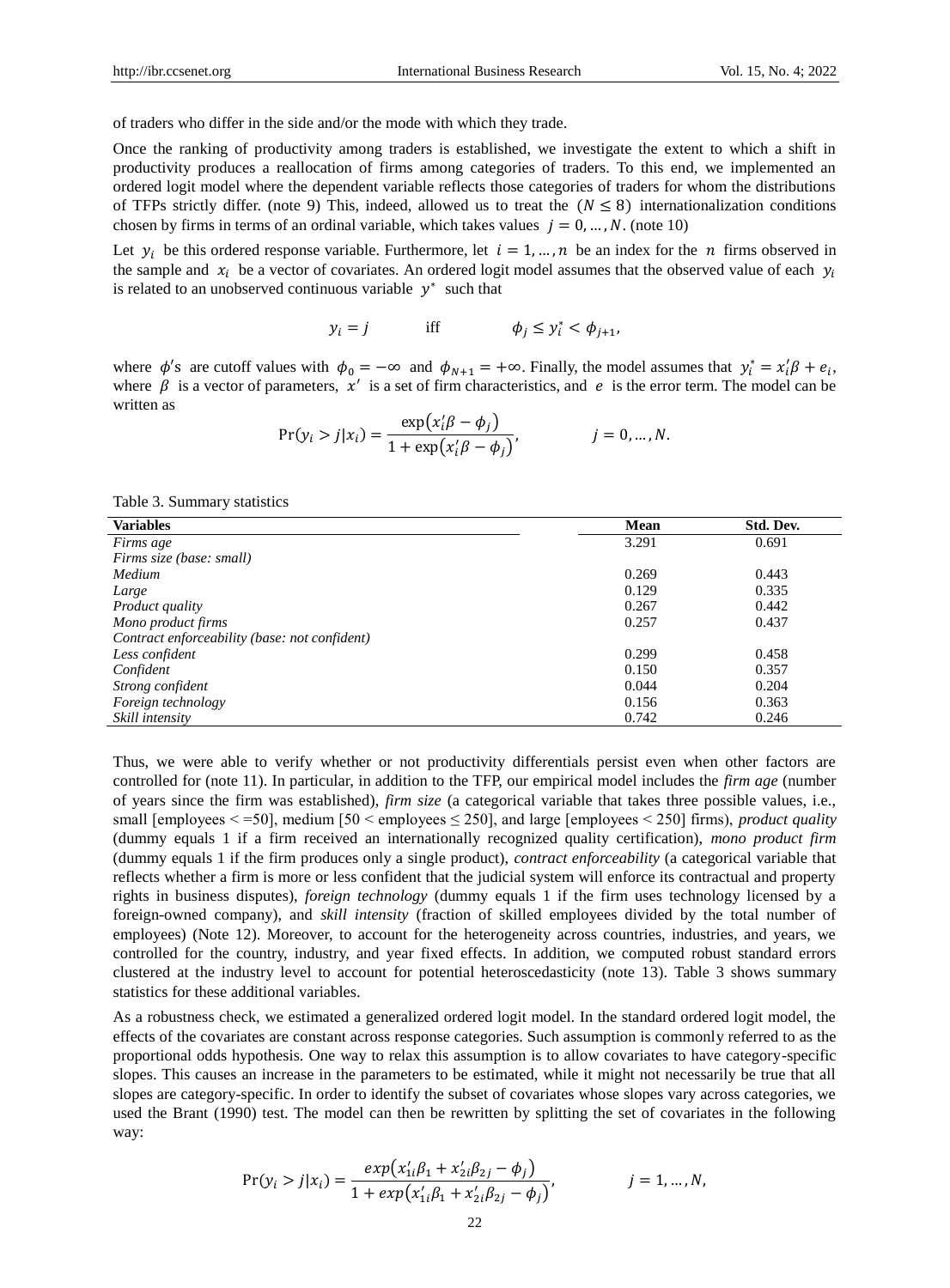where  $\beta_1$  is a vector of parameters associated with a subset  $x_{1i}$  of covariates, which were not found to violate the proportional odds assumption, and  $\beta_j$  is the vector of parameters that vary with categories and are associated with the subset  $x_{2i}$  of explanatory variables.

## **3. Results**

## *3.1 Trade Sides, Trade Modes, and Productivity Sorting*

In line with what was described in the previous section, we tested the stochastic dominance of TFP distributions among different categories of traders. We started by implementing all possible comparisons among the four categories of firms involved in either import or export [i.e., categories (a), (b), (f), and (g)], and then we compared the four categories of firms involved in both sides of the international market [i.e., categories (c), (d), (e), and (h)].

In particular, first, we performed separate K-S tests between only-importers (only-exporters) by distinguishing indirect versus direct mode of trade. In other words, we tested for stochastic dominance between indirect only-importers (exporters) and direct only-importers (exporters). Second, we performed separate K-S tests between indirect (direct) traders by distinguishing importers from exporters. Specifically, on the one hand, we compared the distributions of indirect only-importers versus indirect only-exporters. On the other hand, we checked the differences between direct only-importers and direct only-exporters. Third, we used the K-S test to evaluate the differences in TFP distributions between indirect only-importers and direct only-exporters. Similarly, we performed the test between indirect only-exporters and direct only-importers. Then, we checked for differences among TFP distributions of two-way traders. In particular, we performed six separate K-S tests by considering all possible comparisons among the four categories of two-way traders (i.e., indirect two-way traders, mixed two-way traders with direct import, mixed two-way traders with direct export, and direct two-way traders).

In [Table 4,](#page-5-0) we report the results of the K-S tests. In the first row of each comparison, we report the statistics and  $p$ -values of the two-tailed test of equality of distributions. Once we assessed whether the two distributions are equal or not, we performed the one-tailed test to determine which of the two distributions dominates the other. The results are reported in the second and third rows of each panel.

Panel (a) shows that the TFP distribution of indirect only-importers (exporters) is statistically different from that of direct only-importers (exporters). Indeed, in both cases, we were able to reject the null hypothesis of equal distributions. Moreover, the one-tailed tests failed to reject the null hypothesis that the TFP distribution of indirect traders is stochastically dominated by the distribution of direct traders (for both importers and exporters). When we performed similar tests to check for the inverted relationship, we did not fail to reject the null hypothesis of stochastically dominated TFP distributions. Thus, direct traders outperform indirect traders involved on the same side of the international market.

|                | comparison                   | statistic | p-value | comparison                   | statistic | p-value |
|----------------|------------------------------|-----------|---------|------------------------------|-----------|---------|
| Panel a)       |                              |           |         |                              |           |         |
| Equality<br>of | indirect only-importers VS.  | 0.352     | 0.000   | indirect only-exporters VS.  | 0.446     | 0.003   |
| distributions  | direct only-importers        |           |         | direct only-exporters        |           |         |
| Difference     | indirect only-importers      | 0.352     | 0.000   | indirect only-exporters      | 0.446     | 0.002   |
| favorable to   | direct only-importers        | $-0.006$  | 0.997   | direct only-exporters        | 0.000     | 1.000   |
| Panel b)       |                              |           |         |                              |           |         |
| Equality<br>of | indirect only-importers VS.  | 0.180     | 0.638   | direct only-importers VS.    | 0.100     | 0.659   |
| distributions  | indirect only-exporters      |           |         | direct only-exporters        |           |         |
| Difference     | indirect only-importers      | 0.054     | 0.914   | direct only-importers        | 0.048     | 0.796   |
| favorable to   | indirect only-exporters      | $-0.180$  | 0.371   | direct only-exporters        | $-0.100$  | 0.369   |
| Panel c)       |                              |           |         |                              |           |         |
| of<br>Equality | indirect only-importers VS.  | 0.281     | 0.000   | indirect only-exporters VS.  | 0.506     | 0.002   |
| distributions  | direct only-exporters        |           |         | direct only-importers        |           |         |
| Difference     | indirect only-importers      | 0.281     | 0.000   | indirect only-exporters      | 0.506     | 0.002   |
| favorable to   | direct only-exporters        | $-0.003$  | 0.997   | direct only-importers        | 0.000     | 1.000   |
| Panel d)       |                              |           |         |                              |           |         |
| of<br>Equality | indirect two-way traders VS. |           |         | indirect two-way traders VS. |           |         |
| distributions  | mixed two-way traders with   | 0.295     | 0.010   | mixed two-way traders with   | 0.258     | 0.076   |
|                | direct imports               |           |         | direct exports               |           |         |
| Difference     | indirect two-way traders     | 0.295     | 0.005   | indirect two-way traders     | 0.258     | 0.047   |
| favorable to   | mixed two-way traders with   | $-0.015$  | 0.986   | mixed two-way traders with   | $-0.039$  | 0.932   |
|                | direct imports               |           |         | direct exports               |           |         |

<span id="page-5-0"></span>Table 4. One-tailed and two-tailed Kolmogorov–Smirnov test of stochastic dominance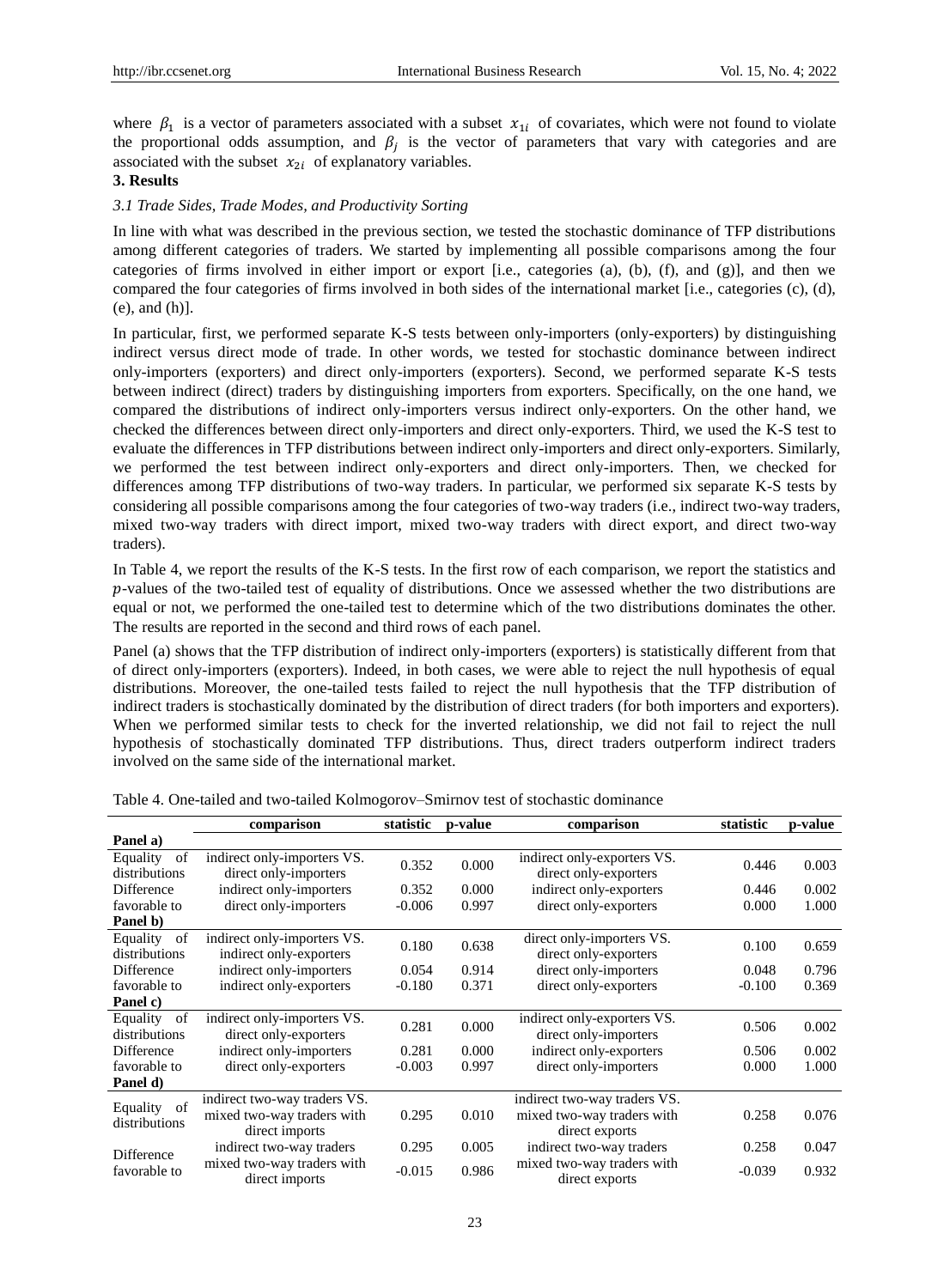| Equality<br>of<br>distributions | indirect two-way traders VS.<br>direct two-way traders                        | 0.458    | 0.000 | mixed two-way traders with<br>direct imports VS.<br>mixed two-way traders with<br>direct exports                                    | 0.131    | 0.533 |
|---------------------------------|-------------------------------------------------------------------------------|----------|-------|-------------------------------------------------------------------------------------------------------------------------------------|----------|-------|
| Difference                      | indirect two-way traders                                                      | 0.458    | 0.000 | mixed two-way traders with<br>direct imports                                                                                        | 0.063    | 0.756 |
| favorable to                    | direct two-way traders                                                        | $-0.008$ | 0.995 | mixed two-way traders with<br>direct exports                                                                                        | $-0.131$ | 0.301 |
| Equality of<br>distributions    | mixed two-way traders with<br>direct imports<br>VS.<br>direct two-way traders | 0.223    | 0.000 | mixed two-way traders with<br>VS.<br>direct exports<br>direct two-way traders                                                       | 0.332    | 0.000 |
| <b>Difference</b>               | mixed two-way traders with<br>direct imports                                  | 0.223    | 0.000 | mixed two-way traders with<br>direct exports                                                                                        | 0.332    | 0.000 |
| favorable to                    | direct two-way traders                                                        | $-0.006$ | 0.993 | direct two-way traders                                                                                                              | $-0.019$ | 0.968 |
|                                 |                                                                               |          |       | <i>Notes:</i> Positive and significant statistics means that the sub-group distribution lies to the left of that of the alternative |          |       |
|                                 | sub-group. Source: Own calculations based on World Bank's Data.               |          |       |                                                                                                                                     |          |       |

Moving on to panel (b), we did not find a significant difference between the distributions of TFP in both comparisons. In particular, the results show a similar distribution for indirect only-importers versus indirect only-exporters. The same conclusion also holds for direct only-importers versus direct only-exporters. Thus, we concluded that indirect traders (those who trade just on one side of the international market) are homogenous in terms of the distribution of TFP independently of the side of the market on which they trade. By gathering these categories of traders homogenous in terms of TFP, we labeled as *indirect one-way traders* those firms trading indirectly, either on the export or on the import side. Similarly, we labeled as *direct one-way traders* those firms trading directly, either on the export or on the import side.

At the same time, panel (c) shows that direct only-exporters tend to be more productive than indirect only-importers, as well as direct only-importers versus indirect only-exporters. Therefore, we confirmed the conclusions of Mu ûls and Pisu (2009), Lu et al. (2017), Wagner (2017), and B & & and Muraközy (2018), who proved that the most productive firms choose to trade directly. Nevertheless, our results extend this finding by concluding that, rather than the side, it is the mode of trade that matters for productivity sorting among firms involved just in one side of the international market. These results partially support the conclusions by Castellani et al. (2010). Indeed, firms that just import do not show a different distribution of TFP from those that just export. However, we pointed out that this is true provided that the mode of trade is the same.

In panel (d), we compare the TFP distribution of two-way traders. Direct two-way traders outperform all other categories of two-way traders. Moreover, the TFP distributions of mixed two-way traders (those with direct import and those with direct export) stochastically dominate the TFP distributions of indirect two-way traders. Interestingly, we did not find a significant difference between the distributions of TFP associated with the two categories of mixed two-way traders. Thus, we merged these categories and labeled them uniquely as *mixed two-way traders*. Therefore, also among two-way traders, rather than the side, it is the mode of trade that matters for productivity ranking. Once again, only the most productive firms choose to trade directly, even when they trade on both sides of the international market.

Now, we performed further checks useful to construct the ordered dependent variable of the logit model, to verify whether productivity differentials among traders persist even if other factors are controlled for. Therefore, considering the Kasahara and Lapham (2013) hypothesis, we also checked for differences between the TFP distribution of one-way traders (distinguishing between indirect and direct traders) and the TFP distribution of two-way traders (distinguishing among indirect, mixed, and direct traders). Thus, by considering all possible comparisons among these five categories of traders (which distributions of TFP strictly differ), we performed 10 evaluation tests of first-order stochastic dominance.

In panel (a) of [Table 5,](#page-7-0) we compare indirect one-way traders with all the other categories. The results clearly show that the TFP distribution of indirect one-way traders lies to the left of the TFP distribution of all the other traders. As expected, from the two-tailed tests, we rejected, at the conventional value, the null hypothesis that distributions are identical. In addition, from the one-tailed tests, we concluded that indirect one-way traders are at the bottom of the performance hierarchy. Similarly, in panel (b), we see that indirect two-way traders are outperformed by mixed two-way traders, direct one-way traders, and direct two-way traders. Then, concerning panel (c), we found that mixed-two-way traders tend to be less productive than direct one-way traders and direct two-way traders, even if, in the former case, the two-tailed test fails to reject the null hypothesis of equal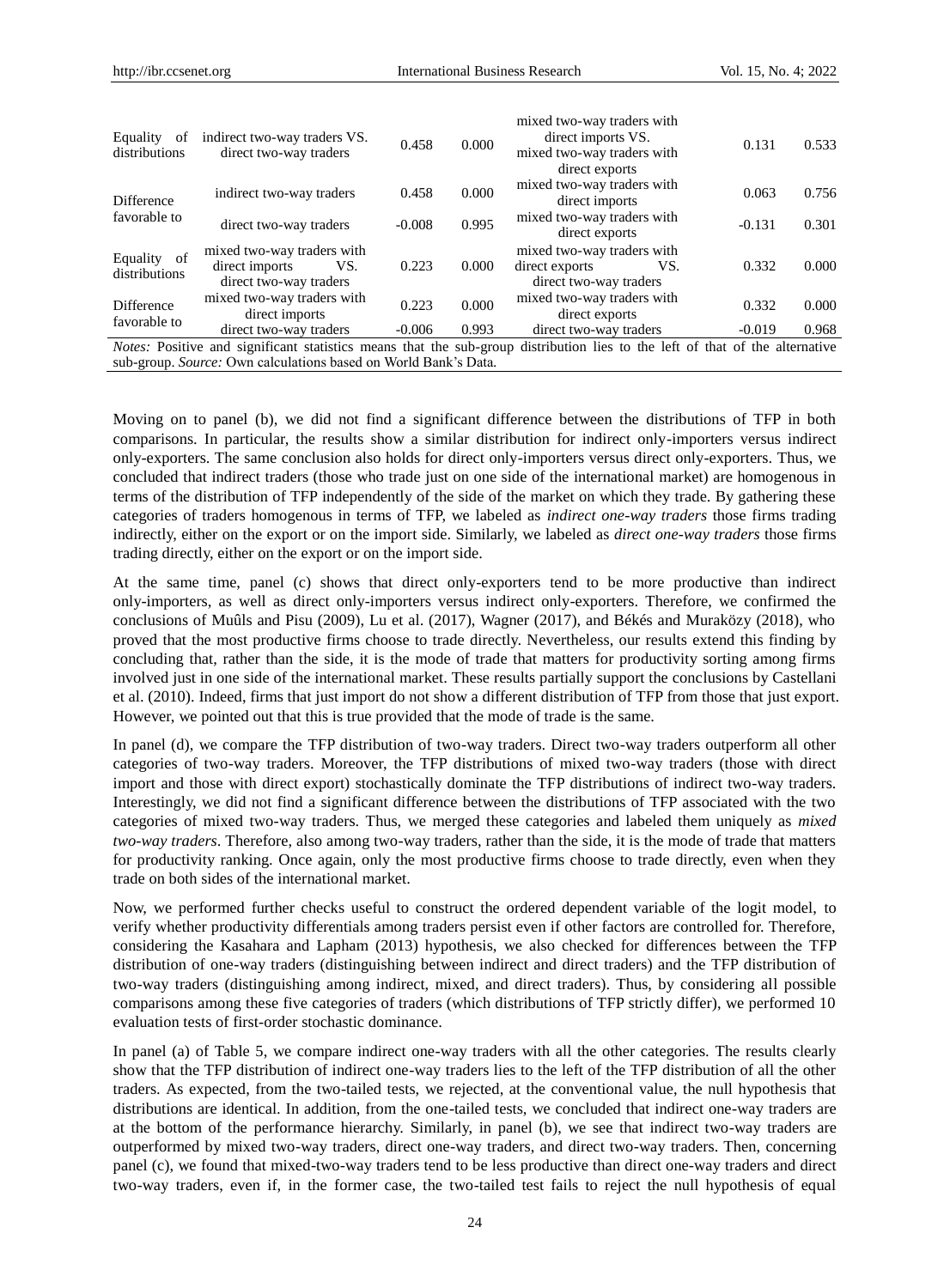distributions ( $p$ -value = 0.133). Finally, panel (d) focuses on the comparison of direct one-way traders against direct two-way traders. As expected, the TFP distribution of the latter stochastically dominates that of the former. Consequently, on the one hand, we confirmed the results of Vogel and Wagner (2010), Kasahara and Lapham (2013), and Andersson et al. (2008), who found that firms that are both importers and exporters tend to be more productive than firms active just on one side of the international market. On the other hand, we shed light on the extent to which the choice to trade directly just on one side of the international market is correlated to higher productivity than that associated with mixed two-way traders. Probably, this result depends on the fact that the latter have not yet reached such a productivity threshold that allows them to overcome the high fixed costs to trade directly on both sides of the international market.

In the end, we conclude that direct two-way traders have the highest TFP, followed by direct one-way traders and then mixed two-way traders, indirect two-way traders, and, finally, indirect one-way traders. Intuitively, because direct traders incur higher fixed costs, they have to be more productive than firms that choose to trade through intermediaries. In addition, our results are consistent with the empirical literature (Andersson et al., 2008; Muûls & Pisu, 2009; Castellani et al., 2010; Vogel & Wagner, 2010; Kasahara & Lapham, 2013; Grazzi & Tomasi, 2016), suggesting that two-way traders are more productive than one-way traders, due to sunk costs complementarity, or because the former base their production process on frontier technologies and knowledge.

Thus, by considering the above figures, we created a categorical (dependent) variable accounting for six mutually exclusive *trade* conditions strictly ordered in terms of TFP (note 14):

- (1) *Indirect one-way traders*: firms trading indirectly, either on the export or on the import side.
- (2) *Indirect two-way traders*: firms both exporting and importing indirectly.
- (3) *Mixed two-way traders*: firms trading directly on one of the two trade sides.
- (4) *Direct one-way traders*: firms trading directly, either on the export or on the import side.
- (5) *Direct two-way traders*: firms both exporting and importing directly.

|                           |    | comparison                                                                                                                   | statistic | p-value | comparison                                             | statistic | p-value |
|---------------------------|----|------------------------------------------------------------------------------------------------------------------------------|-----------|---------|--------------------------------------------------------|-----------|---------|
| Panel a)                  |    |                                                                                                                              |           |         |                                                        |           |         |
| Equality<br>distributions |    | of indirect one-way traders VS.<br>indirect two-way traders                                                                  | 0.208     | 0.083   | indirect one-way traders VS.<br>mixed two-way traders  | 0.274     | 0.000   |
| Difference                |    | indirect one-way traders                                                                                                     | 0.208     | 0.049   | indirect one-way traders                               | 0.274     | 0.000   |
| favorable to              |    | indirect two-way traders                                                                                                     | $-0.065$  | 0.748   | mixed two-way traders                                  | $-0.017$  | 0.943   |
| Equality<br>distributions | of | indirect one-way traders VS.<br>direct one-way traders                                                                       | 0.300     | 0.000   | indirect one-way traders VS.<br>direct two-way traders | 0.461     | 0.000   |
| Difference                |    | indirect one-way traders                                                                                                     | 0.300     | 0.000   | indirect one-way traders                               | 0.461     | 0.000   |
| favorable to              |    | direct one-way traders                                                                                                       | 0.000     | 1.000   | direct two-way traders                                 | $-0.006$  | 0.987   |
| Panel b)                  |    |                                                                                                                              |           |         |                                                        |           |         |
| Equality<br>distributions |    | of indirect two-way traders VS.<br>mixed two-way traders                                                                     | 0.278     | 0.013   | indirect two-way traders VS.<br>direct one-way traders | 0.331     | 0.001   |
| Difference                |    | indirect two-way traders                                                                                                     | 0.278     | 0.008   | indirect two-way traders                               | 0.331     | 0.000   |
| favorable to              |    | mixed two-way traders                                                                                                        | $-0.021$  | 0.972   | direct one-way traders                                 | $-0.005$  | 0.998   |
| Equality<br>distributions |    | of indirect two-way traders VS.<br>direct two-way traders                                                                    | 0.480     | 0.000   |                                                        |           |         |
| <b>Difference</b>         |    | indirect two-way traders                                                                                                     | 0.480     | 0.000   |                                                        |           |         |
| favorable to              |    | direct two-way traders                                                                                                       | $-0.009$  | 0.994   |                                                        |           |         |
| Panel c)                  |    |                                                                                                                              |           |         |                                                        |           |         |
| Equality<br>distributions | of | mixed two-way traders VS.<br>direct one-way traders                                                                          | 0.113     | 0.133   | mixed two-way traders VS.<br>direct two-way traders    | 0.244     | 0.000   |
| Difference                |    | mixed two-way traders                                                                                                        | 0.113     | 0.073   | mixed two-way traders                                  | 0.244     | 0.000   |
| favorable to              |    | direct one-way traders                                                                                                       | $-0.006$  | 0.992   | direct two-way traders                                 | $-0.007$  | 0.990   |
| Panel d)                  |    |                                                                                                                              |           |         |                                                        |           |         |
| Equality<br>distributions | of | direct one-way traders VS.<br>direct two-way traders                                                                         | 0.213     | 0.000   |                                                        |           |         |
| Difference                |    | direct one-way traders                                                                                                       | 0.213     | 0.000   |                                                        |           |         |
| favorable to              |    | direct two-way traders                                                                                                       | $-0.013$  | 0.940   |                                                        |           |         |
|                           |    | Notes: Positive and significant statistics means that the sub-group distribution lies to the left of that of the alternative |           |         |                                                        |           |         |

<span id="page-7-0"></span>Table 5. Kolmogorov-Smirnov test: one-way traders vs. two-way traders

*Notes:* Positive and significant statistics means that the sub-group distribution lies to the left of that of the alternative sub-group. *Source:* Own calculations based on World Bank's Data*.*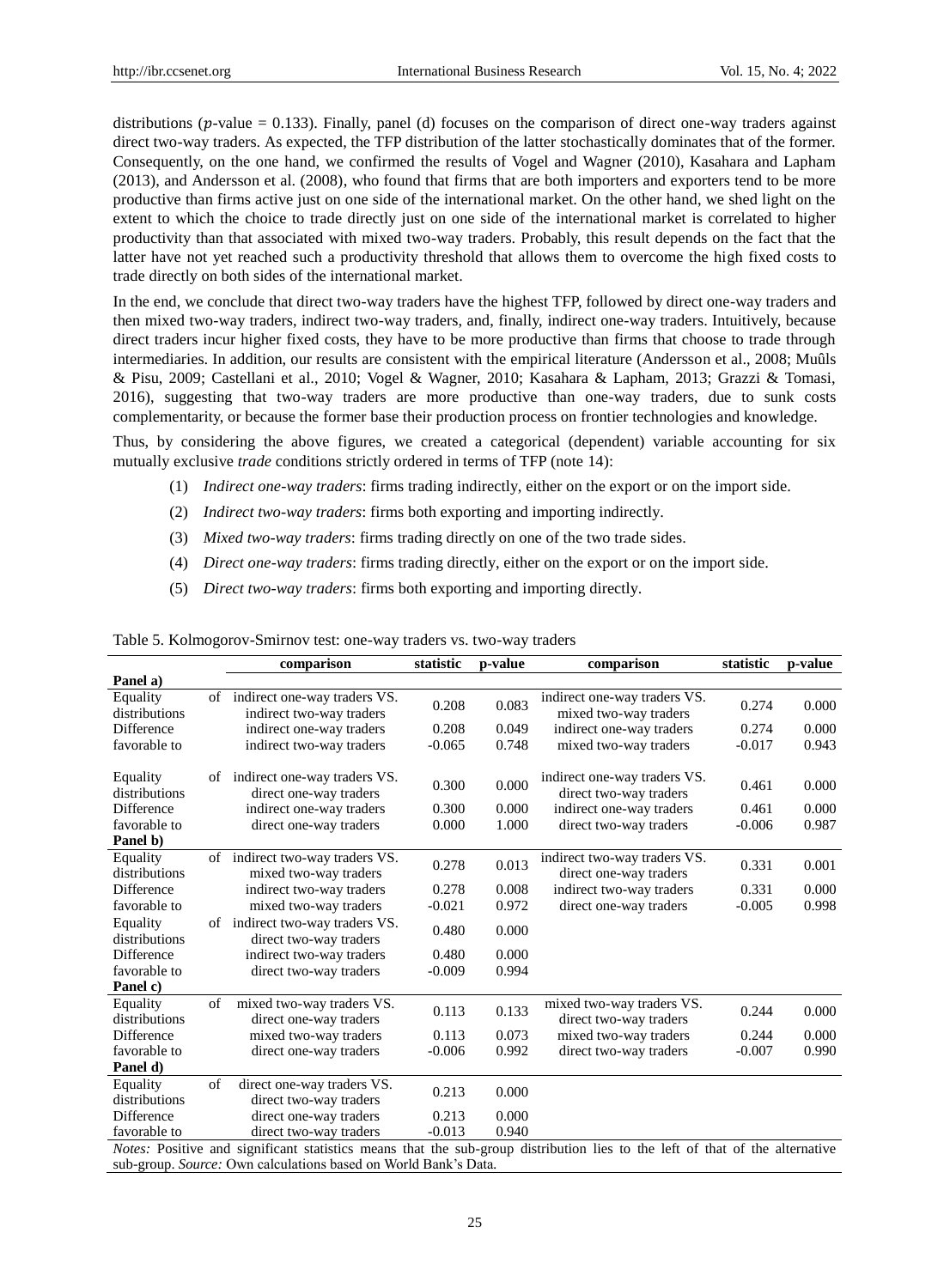In the next section, we will check this productivity sorting by controlling also for other factors related to firms' productivity. Then, we will investigate the extent to which a shift in productivity produces a reallocation of firms among the above six categories of traders.

## *3.2 Testing the Ordered Logit Model*

[Table 6](#page-8-0) shows the results of the ordered logit model. The estimated coefficient of firms' productivity is positive and statistically significant. In addition, the estimated cutoff points are positive and significant. The large difference between the first and the last cutoff point is a clue to the different cost structures (and, therefore, of different productivity thresholds) faced by firms under different internationalization conditions (B &  $\&$ Muraközy, 2018). Thus, jointly considered, these findings further confirm the results of the previous section about productivity sorting among traders who differ in terms of the side and mode of trade in the international market.

## <span id="page-8-0"></span>Table 6. Ordered Logit Regression Model

| <b>Variables</b>                                                                    | <b>Coefficients</b> |
|-------------------------------------------------------------------------------------|---------------------|
|                                                                                     | (S, E)              |
| <b>TFP</b>                                                                          | $0.637***$          |
|                                                                                     | (0.155)             |
| Firms age                                                                           | $0.181**$           |
|                                                                                     | (0.073)             |
| Product quality                                                                     | $0.985***$          |
|                                                                                     | (0.116)             |
| Firms size (base: small)                                                            |                     |
| Medium                                                                              | 1.348***            |
|                                                                                     | (0.180)             |
| Large                                                                               | 1.909***            |
|                                                                                     | (0.339)             |
| Mono product firms                                                                  | $-0.203*$           |
|                                                                                     | (0.113)             |
| Contract enforceability (base: not confident)                                       |                     |
| Less confident                                                                      | $-0.084$            |
|                                                                                     | (0.085)             |
| Confident                                                                           | 0.080               |
|                                                                                     | (0.173)             |
| Strong confident                                                                    | 0.063               |
|                                                                                     | (0.296)             |
| Foreign technology                                                                  | $0.448***$          |
|                                                                                     | (0.131)             |
| Skill intensity                                                                     | 3.731***            |
|                                                                                     | (1.362)             |
| Skill intensity (square)                                                            | $-2.693***$         |
|                                                                                     | (0.930)             |
| $Cut-off1$                                                                          | 4.786***            |
|                                                                                     | (0.747)             |
| $Cut$ -off 2                                                                        | $6.453***$          |
|                                                                                     | (0.721)             |
| $Cut$ -off $3$                                                                      | $6.618***$          |
|                                                                                     | (0.709)             |
| $Cut$ -off 4                                                                        | 7.211***            |
|                                                                                     | (0.746)             |
| $Cut$ -off 5                                                                        | 8.573***            |
|                                                                                     | (0.691)             |
| Notes: Robust standard errors, clustered at the industry-level, are reported in the |                     |
| brackets. The model includes country, industry and year fixed effects.              |                     |

Before turning our attention to the TFP variable, we will summarize the results of the other covariates included in the empirical model. First, at this stage, a positive and significant sign of a coefficient can only be interpreted as firms being more likely to fall into the highest category (i.e., direct two-way traders) and less likely to fall in the lowest category (i.e., domestic firms) in response to an increase of the explanatory variable. Specifically, we found that the larger effect on the probability of moving up the ladder of trade exposure stems from the firm size and the share of skilled workers. A positive but smaller effect has been found for firms' age, product quality, and the adoption of foreign technology. We also found that contract enforceability does not affect productivity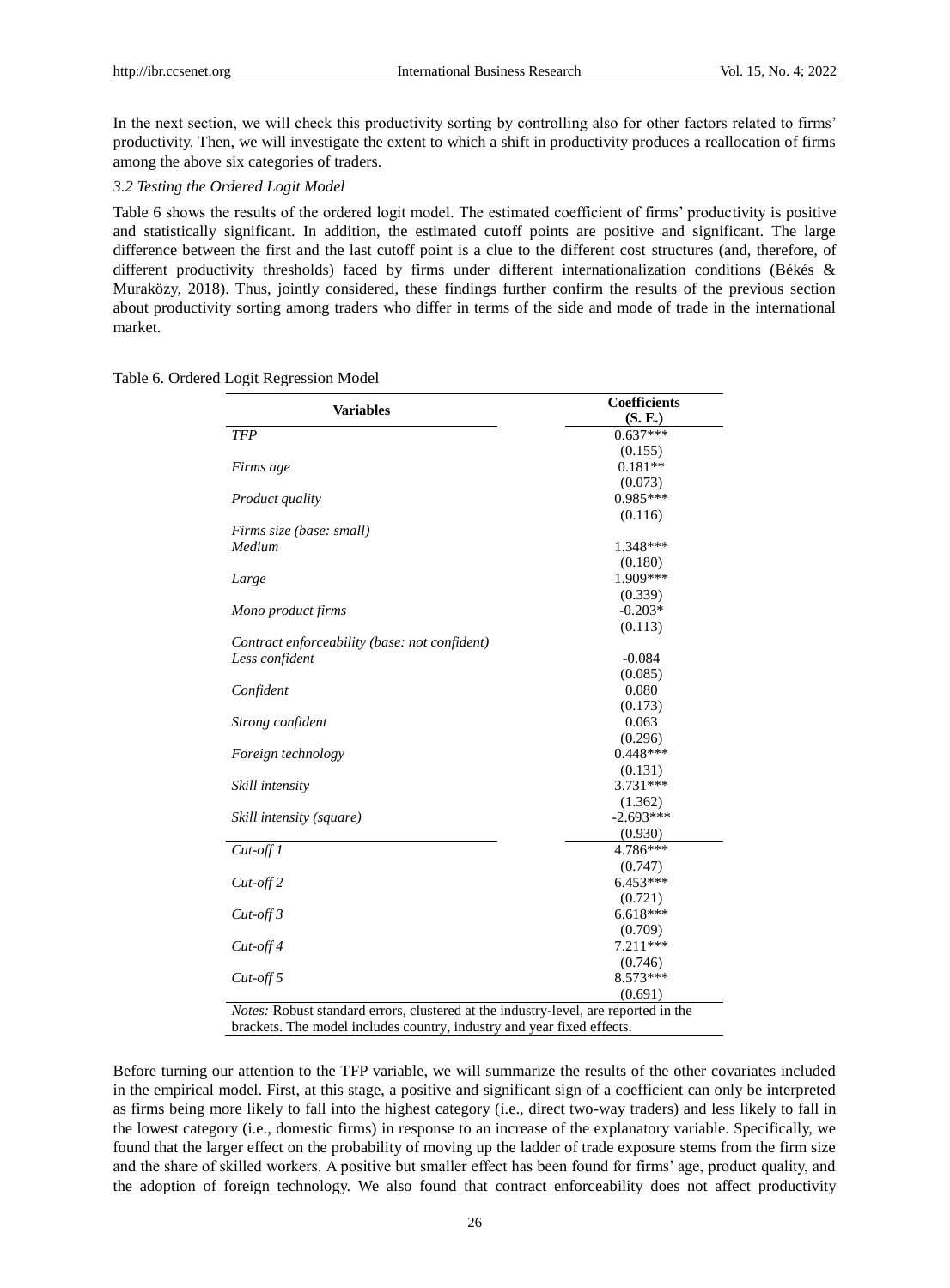sorting, whereas being a mono-product firm reduces the probability of being involved in international trade.

Turning our attention to our main research question, the results show that, along with an increase in the TFP, firms are less likely to be domestic and more likely to be direct two-way traders. The estimated coefficients amount to 0.637. Thus, by looking at the sign of the coefficients, we can infer the direction of the partial effect of the TFP on the predicted probabilities of the extreme categories.

| <b>Categories of traders</b>                                                                                                      | 1        | 2        | 3        | 4          | 5        | 6        |
|-----------------------------------------------------------------------------------------------------------------------------------|----------|----------|----------|------------|----------|----------|
| <b>Predicted probabilities</b>                                                                                                    | 0.118    | 0.223    | 0.028    | 0.105      | 0.226    | 0.301    |
| <b>Variables</b>                                                                                                                  |          |          |          | <b>AME</b> |          |          |
| <b>TFP</b>                                                                                                                        | $-0.058$ | $-0.050$ | $-0.002$ | $-0.003$   | 0.019    | 0.094    |
|                                                                                                                                   | (0.016)  | (0.011)  | (0.001)  | (0.002)    | (0.004)  | (0.025)  |
| Firms age                                                                                                                         | $-0.016$ | $-0.014$ | $-0.001$ | $-0.001$   | 0.006    | 0.027    |
|                                                                                                                                   | (0.007)  | (0.006)  | (0.000)  | $(0)$ ,000 | (0.002)  | (0.011)  |
| <i>Product quality</i>                                                                                                            | $-0.089$ | $-0.077$ | $-0.004$ | $-0.005$   | 0.030    | 0.145    |
|                                                                                                                                   | (0.013)  | (0.007)  | (0.001)  | (0.002)    | (0.003)  | (0.018)  |
| Firms size (base: small)                                                                                                          |          |          |          |            |          |          |
| Medium                                                                                                                            | $-0.122$ | $-0.105$ | $-0.005$ | $-0.007$   | 0.041    | 0.198    |
|                                                                                                                                   | (0.014)  | (0.016)  | (0.002)  | (0.002)    | (0.008)  | (0.022)  |
| Large                                                                                                                             | $-0.173$ | $-0.149$ | $-0.007$ | $-0.009$   | 0.058    | 0.280    |
|                                                                                                                                   | (0.026)  | (0.029)  | (0.002)  | (0.002)    | (0.014)  | (0.041)  |
| Mono product firms                                                                                                                | 0.018    | 0.016    | 0.001    | 0.001      | $-0.006$ | $-0.030$ |
|                                                                                                                                   | (0.01)   | (0.008)  | (0.000)  | (0.001)    | (0.003)  | (0.017)  |
| Contract enforceability (base: not confident)                                                                                     |          |          |          |            |          |          |
| Less confident                                                                                                                    | 0.008    | 0.007    | 0.000    | 0.000      | $-0.003$ | $-0.012$ |
|                                                                                                                                   | (0.008)  | (0.007)  | (0.000)  | (0.001)    | (0.003)  | (0.013)  |
| Confident                                                                                                                         | $-0.007$ | $-0.006$ | 0.000    | 0.000      | 0.002    | 0.012    |
|                                                                                                                                   | (0.015)  | (0.014)  | (0.001)  | (0.001)    | (0.005)  | (0.025)  |
| Strong confident                                                                                                                  | $-0.006$ | $-0.005$ | 0.000    | 0.000      | 0.002    | 0.009    |
|                                                                                                                                   | (0.027)  | (0.023)  | (0.001)  | (0.001)    | (0.009)  | (0.043)  |
| Foreign technology                                                                                                                | $-0.041$ | $-0.035$ | $-0.002$ | $-0.002$   | 0.014    | 0.066    |
|                                                                                                                                   | (0.011)  | (0.011)  | (0.001)  | (0.001)    | (0.005)  | (0.019)  |
| Skill intensity                                                                                                                   | $-0.338$ | $-0.292$ | $-0.014$ | $-0.018$   | 0.114    | 0.548    |
|                                                                                                                                   | (0.118)  | (0.111)  | (0.007)  | (0.007)    | (0.047)  | (0.192)  |
| Skill intensity (square)                                                                                                          | 0.244    | 0.211    | 0.010    | 0.013      | $-0.082$ | $-0.396$ |
|                                                                                                                                   | (0.081)  | (0.075)  | (0.004)  | (0.005)    | (0.032)  | (0.131)  |
| <i>Notes:</i> Robust standard errors are reported in the brackets. Categories of traders, from 1 to 6, are described in the text. |          |          |          |            |          |          |

<span id="page-9-0"></span>Table 7. Average Marginal Effects

Therefore, the TFP has a significant and negative effect on the probability of being a domestic firm, whereas it has a positive effect on the probability of belonging to the category of direct two-way traders (note 15). Such effects, as well as those of the other explanatory variables, remain ambiguous on the probabilities of intermediate outcomes (note 16). Nevertheless, we can rely on average predicted probabilities and determine average marginal effects (AMEs) to qualitatively and quantitatively describe the impact of our explanatory variables on all trade categories (note 17). Therefore, we report the average predicted probabilities and AMEs in [Table 7,](#page-9-0) where AMEs measure the impact of a marginal change in each explanatory variable on the probability of belonging to one of the six categories while holding constant all other independent variables.

As [Table 7](#page-9-0) shows, the average probability of being a domestic firm is 11.8%, whereas the probabilities of being in the other five categories are, respectively, 22.3%, 2.8%, 10.5%, 22.6%, and 30.1%. A marginal increase in the TFP decreases the estimated probability of the first category by 5.8 percentage points, as well as the probabilities of the second, third, and fourth categories (by 5, 0.2, and 0.3 percentage points, respectively). Differently, the AMEs of the last two categories denote an increase in the probabilities, respectively, by 1.9 and 9.4 percentage points. These results first confirm the conventional wisdom that more productive firms are more likely to be international traders, as an increase in the TFP reduces the likelihood of being a domestic firm by 5.8 percentage points.

Nevertheless, and somehow unexpectedly, this likelihood reduction does not spread out uniformly over the remaining categories of traders; rather, we found a reduction for the categories of indirect one-way, indirect two-way, and mixed two-way traders. Second, an overall shift in the TFP produces a reallocation of firms from the first four categories to the remaining categories, with the more pronounced effect being driven by domestic firms and indirect one-way traders (−10.8 overall percentage points) moving into the direct one-way and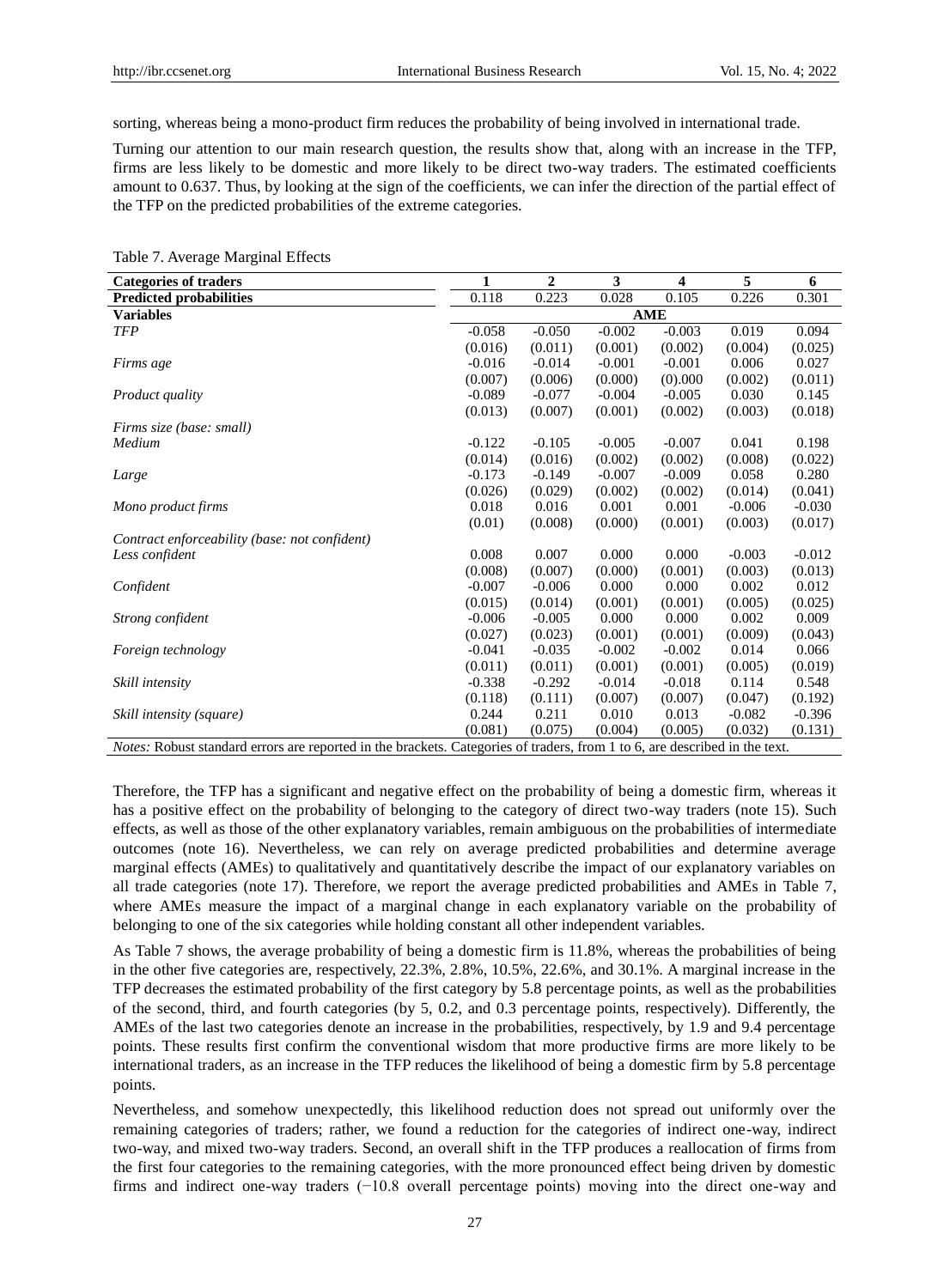two-way traders categories (+11.3). This suggests that an increase in the TFP reduces the probability of relying on trade intermediaries as stated by Grazzi and Tommasi (2016). Third, by distinguishing between direct and indirect traders, our results extend the findings of Kasahara and Lapham (2013). According to the authors, firms that are both importers and exporters are more productive than firms active just on one side of the international market. On the one hand, we confirmed that, among direct traders, the larger the TFP, the higher the probability of being a two-way  $(+9.4$  percentage points) rather than a one-way  $(+1.9)$  trader. Differently, a shift in the TFP would decrease the share of indirect one-way traders (who climb the ladder of internationalization modes toward the two upper categories) relatively more than what we found for indirect and mixed two-way traders.

#### <span id="page-10-0"></span>Table 8. Brant Test

| <b>Variables</b>                              | chi <sub>2</sub> | p>chi2 |
|-----------------------------------------------|------------------|--------|
| Entire model                                  | 167.250          | 0.000  |
| <b>TFP</b>                                    | 10.040           | 0.040  |
| Firms age                                     | 11.430           | 0.022  |
| Product quality                               | 20.560           | 0.000  |
| Firms size (base: small)                      |                  |        |
| Medium                                        | 27.750           | 0.000  |
| Large                                         | 37.890           | 0.000  |
| Mono product firms                            | 6.560            | 0.161  |
| Contract enforceability (base: not confident) |                  |        |
| Less confident                                | 2.640            | 0.620  |
| Confident                                     | 0.980            | 0.913  |
| Strong confident                              | 2.250            | 0.689  |
| Foreign technology                            | 7.190            | 0.126  |
| Skill intensity                               | 6.780            | 0.148  |
| Skill intensity (square)                      | 8.010            | 0.091  |

As pointed out in Section 3.2, the previous ordered logit results rest on the proportional odds assumption. In [Table 8,](#page-10-0) we report the statistics from the Brant (1990) test both for the entire model and for each covariate. The test detects that, overall, we can increase the precision of the model by relaxing the assumption, and it suggests that the covariates for which we can estimate varying slopes are the TFP, firm age, firm size, and product quality.

Thus, for robustness purposes, we re-estimated the models through generalized ordered logit and we present the AMEs in [Table 9](#page-10-1) (note 18). From the inspection of the table, we saw that the main conclusions drawn from the previous analysis broadly apply to the generalized model results, with a caveat. We noticed that the marginal effects of the last two categories together imply that a shift in the TFP yields a reallocation of firms into the direct one-way and direct two-way traders categories (+12.80%) larger than what was found in the baseline ordered model (+11.30%). Nevertheless, this result is paralleled to AMEs for direct one-way traders, being of a larger magnitude (+5.38%) than in the ordered logit model (+1.95%).

<span id="page-10-1"></span>

| Table 9. Generalized Ordered Logit Regression - AME |  |  |  |  |  |  |
|-----------------------------------------------------|--|--|--|--|--|--|
|-----------------------------------------------------|--|--|--|--|--|--|

| <b>Categories of traders</b>                                                                                                      |          | $\mathbf 2$ | 3        | Δ        | 5        | 6       |
|-----------------------------------------------------------------------------------------------------------------------------------|----------|-------------|----------|----------|----------|---------|
| <b>Variables</b>                                                                                                                  | AME      |             |          |          |          |         |
| <b>TFP</b>                                                                                                                        | $-0.061$ | $-0.060$    | 0.010    | $-0.017$ | 0.054    | 0.074   |
|                                                                                                                                   | (0.017)  | (0.02)      | (0.005)  | (0.011)  | (0.013)  | (0.023) |
| Firms age                                                                                                                         | 0.003    | $-0.037$    | $-0.019$ | 0.015    | 0.023    | 0.016   |
|                                                                                                                                   | (0.015)  | (0.011)     | (0.006)  | (0.007)  | (0.014)  | (0.02)  |
| <i>Product quality</i>                                                                                                            | $-0.129$ | $-0.020$    | 0.005    | 0.053    | $-0.065$ | 0.157   |
|                                                                                                                                   | (0.036)  | (0.041)     | (0.006)  | (0.017)  | (0.027)  | (0.021) |
| Firms size (base: small)                                                                                                          |          |             |          |          |          |         |
| Medium                                                                                                                            | $-0.086$ | $-0.142$    | $-0.026$ | 0.009    | 0.063    | 0.182   |
|                                                                                                                                   | (0.02)   | (0.038)     | (0.007)  | (0.011)  | (0.016)  | (0.044) |
| Large                                                                                                                             | 0.338    | 2.640       | $-5.817$ | 2.410    | 0.146    | 0.283   |
|                                                                                                                                   | (0.097)  | (0.126)     | (0.274)  | (0.153)  | (0.04)   | (0.073) |
| <i>Notes:</i> Robust standard errors are reported in the brackets. Categories of traders, from 1 to 6, are described in the text. |          |             |          |          |          |         |

## **4. Discussion**

Our analysis is among the first multi-country studies carried out in the branch of literature concerned with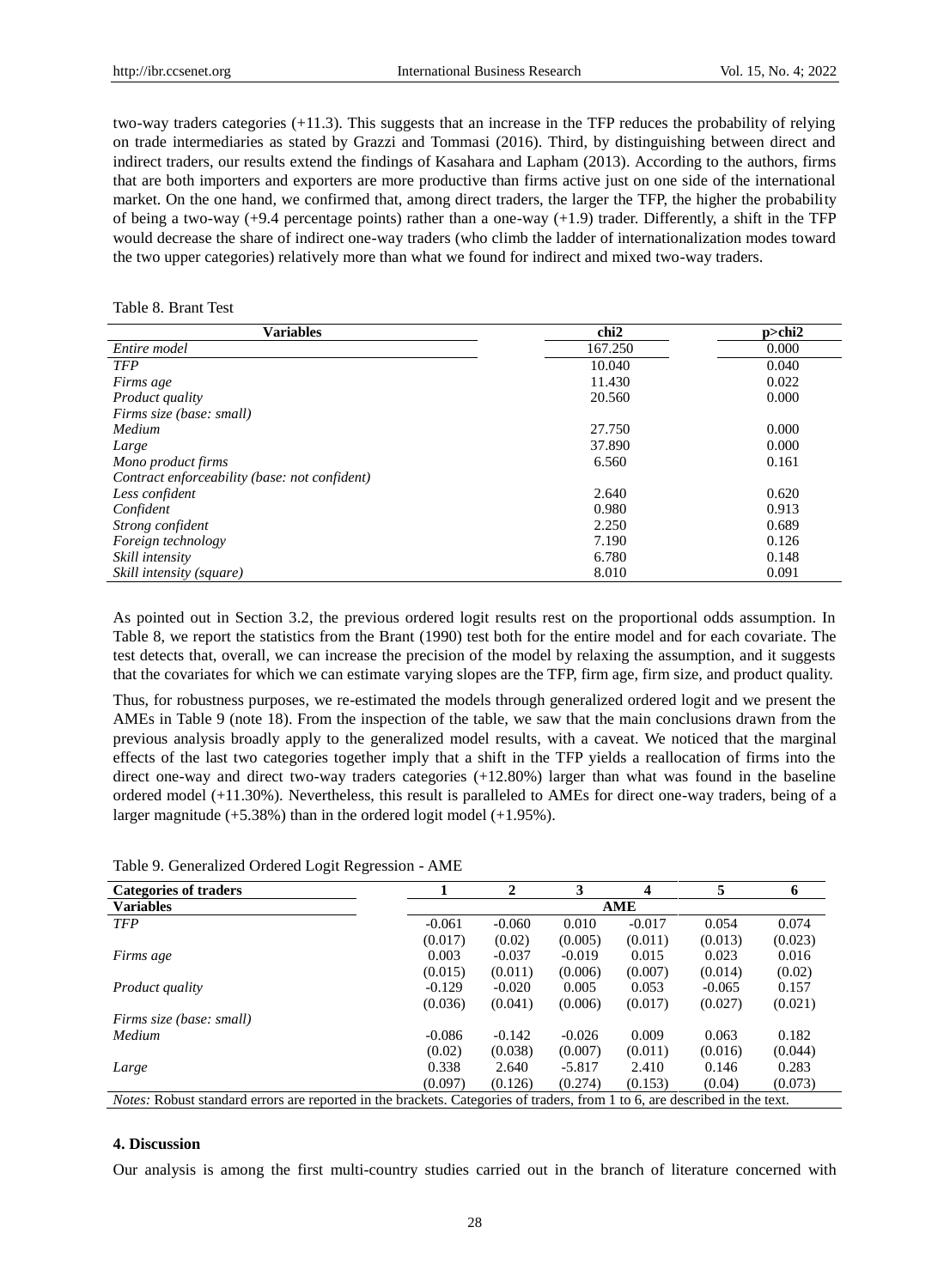productivity sorting of firms operating internationally, with reference to emerging markets. Therefore, not only does it have significant implications for policy development, but also, hopefully, it will pave the way for more research in this regard.

In this latter respect, we believe that the role of knowledge deserves further attention. The literature suggests that international trade requires threshold levels of productivity, as well as distinctive capabilities, which need to be present or created prior to any engagement with international markets. Knowledge acquisition has been found as a relevant variable in the choice of international trade modes. Indeed, the ability to value, assimilate, and apply new knowledge has been argued to be among the main determinants to enter import markets (Castellani et al., 2010). From the learning perspective, Yasar, Garcia, Nelson, & Rejesus (2007) found evidence of learning-by-exporting effects. The work of Augier et al. (2013) provided further support to the role of absorptive capacity in the decision to import, as it has been found to leverage the import effects through the capability to access better inputs. Moreover, Abel-Kock (2013) found that, besides knowledge, product innovation also has an impact on the choice of the export modes.

The results of our empirical analysis are of particular interest also for the design of theoretical models and their policy implications. Research in such direction should take into account that firm choices of trade modes could play a major role for productivity sorting compared to trade sides. In terms of policy implications, since less productive firms can access foreign markets even if they are unable to cover the fixed costs of direct trading, our results may explain why some countries have implemented policies to encourage trade intermediation.

To the extent that imported goods incorporate advanced knowledge and technologies, they may entail sunk costs that importers must incur to accumulate the absorptive capacity needed to use those goods in production. Indeed, one implication is that some firms can partially benefit from importing high-quality products from abroad, even if they do not directly import intermediate goods. At the same time, since intermediated exports are associated with lower fixed costs of gaining access to foreign markets, they are an attractive option for less efficient firms which want to export their goods. Thus, trade intermediaries could also serve as initial vehicles for less productive firms to learn their potential in exporting markets, either by learning about their efficiency or about foreign demand. However, the knowledge gained by indirect exporters/importers is lower than that acquired by direct traders because trade intermediaries might not necessarily share important pieces of information (such as destination countries' local demand, product preferences, and foreign market conditions) and, thus, may act as a hidden barrier to international knowledge transfer. In this regard, firms in lower-income countries or coming from emerging/developing economies may be more likely to use intermediaries to reach foreign markets. So, policies that subsidize trade intermediation have the merit of dampening large effective barriers to trade.

Nevertheless, the effects of regulatory reforms in the intermediary sector should be evaluated also in terms of aggregate welfare in the long run, by considering the trade-off between wider access to foreign markets and a higher level of learning capacity. For instance, Chinese firms increased their knowledge acquisition and productivity levels after restrictions on direct trading were removed (Bai, Krishna, & Ma, 2017). Despite the growing share of trade intermediaries, Di Cintio, Ghosh and Grassi (2020) showed that direct exporters are more likely to introduce innovations in transition economies. Hence, trade intermediaries may act as a barrier reducing the knowledge transfer from foreign markets to local firms, and potentially shrinking productivity improvements (Di Cintio, 2020).

## **5. Conclusions**

In this study, we established a productivity ranking among firms that are differently involved in international markets, both concerning the modes and in terms of the two sides of international trade. In particular, in this paper, we tried to link related, but separate, strands of literature, where productivity differentials were linked alternatively either to the decision to trade or not, to the selection of the trade side (import, export, or both), or the choice of the trade mode (directly or indirectly through intermediaries). Since prior research has not yet investigated how trade sides and trade modes, when simultaneously considered, affect the efficiency order of firms, we complemented the empirical evidence on the sorting literature by investigating firms' heterogeneity in a more complex structure, where different modes of import may be combined with different modes of export. Thus, we extended previous works by introducing direct and indirect imports as well as export trade modes in the already existing productivity sorting evidence, which often refers just to the export side. Our main result shows that, rather than the side, it is the mode of trade that matters for productivity sorting among firms involved in the international market. Indeed, firms that just import do not show a different distribution of TFP from those that just export. However, we pointed out that this is true provided that the mode of trade is the same. Only the most productive firms choose to trade directly, even when they trade on both sides of the international market. In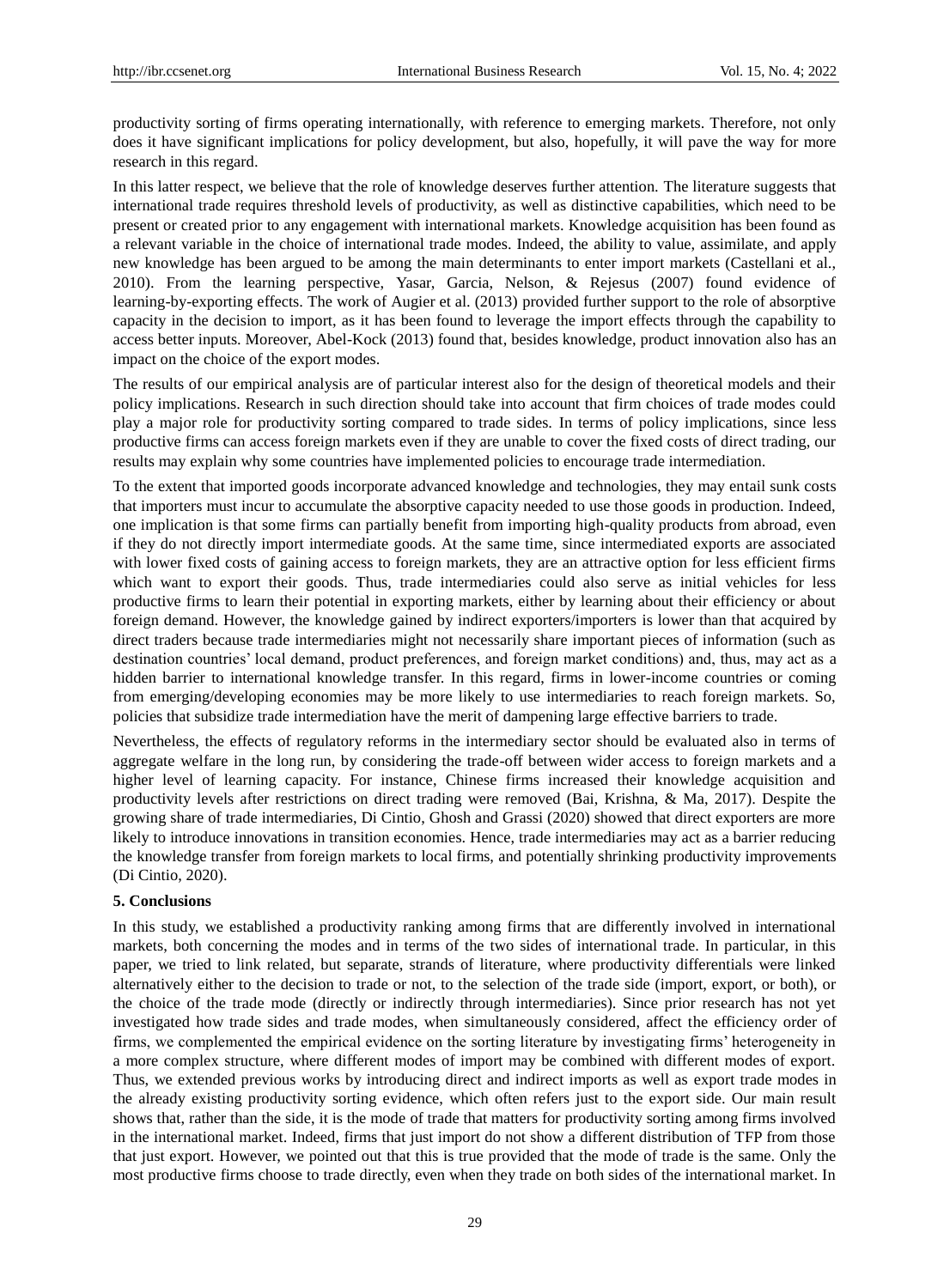addition, we shed light on the extent to which the choice to trade directly just on one side of the international market is correlated to higher productivity than that associated with mixed two-way traders. In the end, we concluded that direct two-way traders have the highest TFP, followed by direct one-way traders and then mixed two-way traders and finally indirect traders (two- and one-way).

Since the literature still lacks comprehensive evidence regarding a productivity sorting model that accounts for both international trade sides and modes, we contribute to the empirical literature that studies the relationship between productivity and different internationalization choices (note 19). Second, we complement another multi-country perspective on the available evidence on emerging markets. The methodological approach is the third contribution of our paper. In particular, we use the stochastic dominance criterion to compare the entire distribution of productivity of traders, who may be involved in either the output supply side (i.e., exports) or the input demand side (i.e., imports) under different trade modes (i.e., either directly or indirectly through intermediaries). Our main result shows that, rather than the side, it is the mode of trade that matters for productivity sorting among firms involved in the international market.

Finally, let us point out the main limitations of our study. Since our data are cross-sectional, it was not possible to precisely estimate causal effects. In other words, we were not able to discern what part of the productivity differentials could depend on the characteristics of firms before entering into the international markets (i.e., self-selection hypothesis) and what part could be a result of this behavior (i.e., learning by trading). This, to some extent, reflects a trade-off between estimating causal effects and establishing productivity sorting (note 20). However, the purpose of our study, rather than determining whether higher productivity is due to selection or learning by trading, is to complement the sorting literature on the relative performance of eight categories of firms, in which heterogeneity is simultaneously characterized by the choice of both the side and the mode of the international trade.

## **Acknowledgements**

This work has received funding from the EU's Horizon 2020 Research and Innovation Programme under the Marie Sklodowska-Curie (G.A. No. 734447)

## **References**

- Abel-Koch, J. (2013). Who Uses Intermediaries in International Trade? Evidence from Firm-level Survey Data. *The World Economy*, *36*(8), 1041-1064. https://doi.org/10.1111/twec.12025
- Ahn, J., Khandelwal, A. K., & Wei, S. J. (2011). The role of intermediaries in facilitating trade. *Journal of International Economics*, *84*(1), 73-85. https://doi.org/10.1016/j.jinteco.2010.12.003
- Amiti, M., & Konings, J. (2007). Trade liberalization, intermediate inputs, and productivity: Evidence from Indonesia. *American Economic Review*, *97*(5), 1611-1638. https://doi.org/10.1257/aer.97.5.1611
- Andersson, M., Lööf, H., & Johansson, S. (2008). Productivity and international trade: Firm-level evidence from a small open economy. *Review of World Economics*, *144*(4), 774-801. https://doi.org/10.1007/s10290-008-0169-5
- Augier, P., Cadot, O., & Dovis, M. (2013). Imports and TFP at the firm level: The role of absorptive capacity. *Canadian Journal of Economics/Revue Canadienne d'Économique*, *46*(3), 956-981. https://doi.org/10.1111/caje.12034
- Bai, X., Krishna, K., & Ma, H. (2017). How you export matters: Export mode, learning and productivity in China. *Journal of International Economics*, *104,* 122-37. https://doi.org/10.1016/j.jinteco.2016.10.009
- Békés, G., & Muraközy, B. (2016). Measuring productivity premia with many modes of internationalization. *Economics Letters*, *139*, 61-64. https://doi.org/10.1016/j.econlet.2015.12.016
- Békés, G., & Muraközy, B. (2018). The ladder of internationalization modes: Evidence from European firms. *Review of World Economics*, 1-37. https://doi.org/10.1007/s10290-018-0305-9
- Bernard, A. B., & Bradford Jensen, J. (1999). Exceptional exporter performance: cause, effect, or both? *Journal of International Economics*, *47*(1), 1-25. https://doi.org/10.1016/S0022-1996(98)00027-0
- Bernard, A. B., Jensen, J. B., & Schott, P. K. (2009). Importers, exporters, and multinationals: A portrait of firms in the U.S. that trade goods. In *Producer dynamics: New evidence from micro data*, Edited by Timothy Dunne, J. Bradford Jensen & Mark J. Roberts, 513-552. Chicago, IL: University of Chicago Press. https://doi.org/10.7208/chicago/9780226172576.003.0015
- Bernard, A. B., Jensen, J. B., Redding, S. J., & Schott, P. K. (2007). Firms in international trade. *Journal of*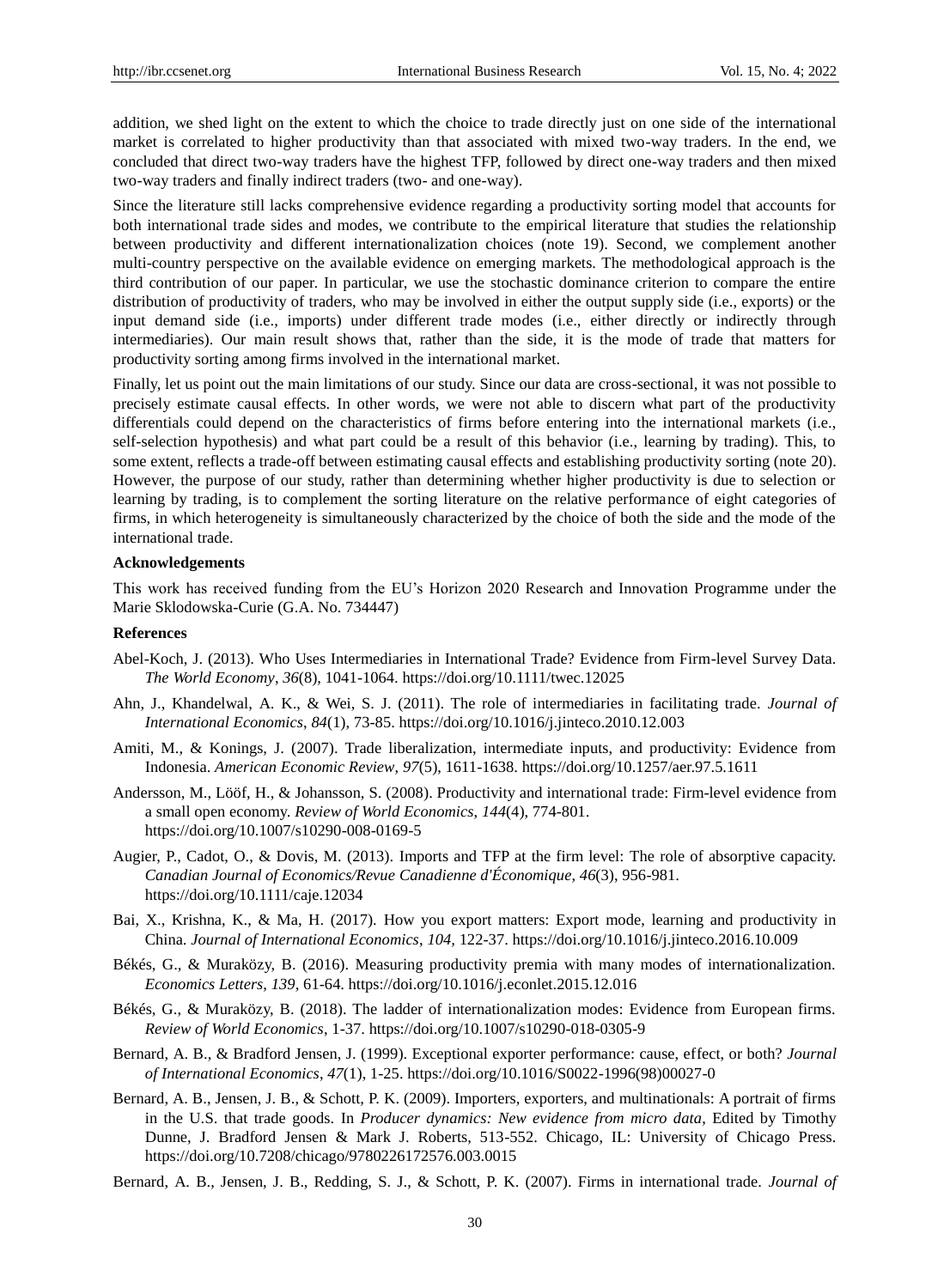*Economic perspectives*, *21*(3), 105-130. https://doi.org/10.1257/jep.21.3.105

- Bernard, A. B., Jensen, J. B., Redding, S. J., & Schott, P. K. (2010). Wholesalers and Retailers in US Trade. *American Economic Review*, *100*(2), 408-413. https://doi.org/10.1257/aer.100.2.408
- Blum, B. S., Claro, S., & Horstmann, I. (2009). *Intermediation and the nature of trade costs: Theory and evidence.* University of Toronto, mimeograph.
- Blum, B. S., Claro, S., & Horstmann, I. (2010). Facts and Figures on Intermediated Trade. *American Economic Review*, *100*(2), 419-423. https://doi.org/10.1257/aer.100.2.419
- Blum, B. S., Claro, S., & Horstmann, I. J. (2018). *Trade costs and the role of international trade intermediaries.* Handbook of International Trade and Transportation: Edward Elgar Publishing.
- Brant, R. (1990). Assessing proportionality in the proportional odds model for ordinal logistic regression. *Biometrics*, 1171-1178. https://doi.org/2532457
- Castellani, D., Serti, F., & Tomasi, C. (2010). Firms in International Trade: Importers' and Exporters' Heterogeneity in Italian Manufacturing Industry. *The World Economy*, *33*(3), 424-457. https://doi.org/10.1111/j.1467-9701.2010.01262.x
- Crozet, M., Lalanne, G., & Poncet, S. (2013). Wholesalers in international trade. *European Economic Review*, *58,*  1-17. https://doi.org/10.1016/j.euroecorev.2012.10.005
- Dasgupta, K., & Mondria, J. (2018). Quality uncertainty and intermediation in international trade. *European Economic Review*, *104,* 68-91. https://doi.org/10.1016/j.euroecorev.2018.02.002
- Delgado, M. A., Farinas, J. C., & Ruano, S. (2002). Firm productivity and export markets: a non-parametric approach. *Journal of International Economics*, *57*(2), 397-422. https://doi.org/10.1016/S0022-1996(01)00154-4
- Di Cintio, M. (2020). Knowledge and Export Modes: Which Export Strategy Boosts Firms Knowledge Acquisition? *The Review of Economic Analysis*, *12*(4), 461-483. https://doi.org/10.15353/rea.v12i4.1956
- Di Cintio, M., Ghosh, S., & Grassi, E. (2020). Direct or indirect exports: what matters for firms' innovation activities? *Applied Economics Letters*, *27*(2), 93-103. https://doi.org/10.1080/13504851.2019.1610693
- Felbermayr, G., & Jung, B. (2011). Trade intermediation and the organization of exporters. *Review of International Economics*, *19*(4), 634-648. https://doi.org/10.1111/j.1467-9396.2011.00971.x
- Grazzi, M., & Tomasi, C. (2016). Indirect exporters and importers. *Review of World Economics*, *152*(2), 251-281. https://doi.org/10.1007/s10290-016-0245-1
- Greenaway, D., & Kneller, R. (2007). Firm heterogeneity, exporting and foreign direct investment. *The Economic Journal*, *117*(517), F134-F161. https://doi.org/10.1111/j.1468-0297.2007.02018.x
- Halpern, L., Koren, M., & Szeidl, A. (2015). Imported inputs and productivity. *American Economic Review*, *105*(12), 3660-3703. https://doi.org/10.1111/j.1468-0297.2007.02018.x
- Kasahara, H., & Lapham, B. (2013). Productivity and the decision to import and export: Theory and evidence. *Journal of International Economics*, *89*(2), 297-316. https://doi.org/10.1016/j.jinteco.2012.08.005
- Kasahara, H., & Rodrigue, J. (2008). Does the use of imported intermediates increase productivity? Plant-level evidence. *Journal of Development Economics*, *87*(1), 106-118. https://doi.org/10.1016/j.jdeveco.2007.12.008
- Kiriyama, N. (2012). Trade and Innovation: Synthesis Report. OECD Trade Policy Papers, No. 135, OECD Publishing, Paris. https://doi.org/10.1787/5k9gwprtbtxn-en
- Levinsohn, J., & Petrin, A. (2003). Estimating production functions using inputs to control for unobservables. *The review of economic studies*, *70*(2), 317-341. https://doi.org/10.1111/1467-937X.00246
- Lu, J., Lu, Y., Sun, Y., & Tao, Z. (2017). Intermediaries, Firm Heterogeneity and Exporting Behaviour. *The World Economy*, *40*(7), 1381-1404. https://doi.org/10.1111/twec.12423
- McCann, F. (2013). Indirect exporters. *Journal of Industry, Competition and Trade*, *13*(4), 519-535. https://doi.org/10.1007/s10842-012-0133-x
- Melitz, M. J. (2003). The Impact of Trade on Intra-Industry Reallocations and Aggregate Industry Productivity. *Econometrica*, *71*(6), 1695-1725. https://doi.org/10.1111/1468-0262.00467
- Muûls, M., & Pisu, M. (2009). Imports and Exports at the Level of the Firm: Evidence from Belgium. *The World*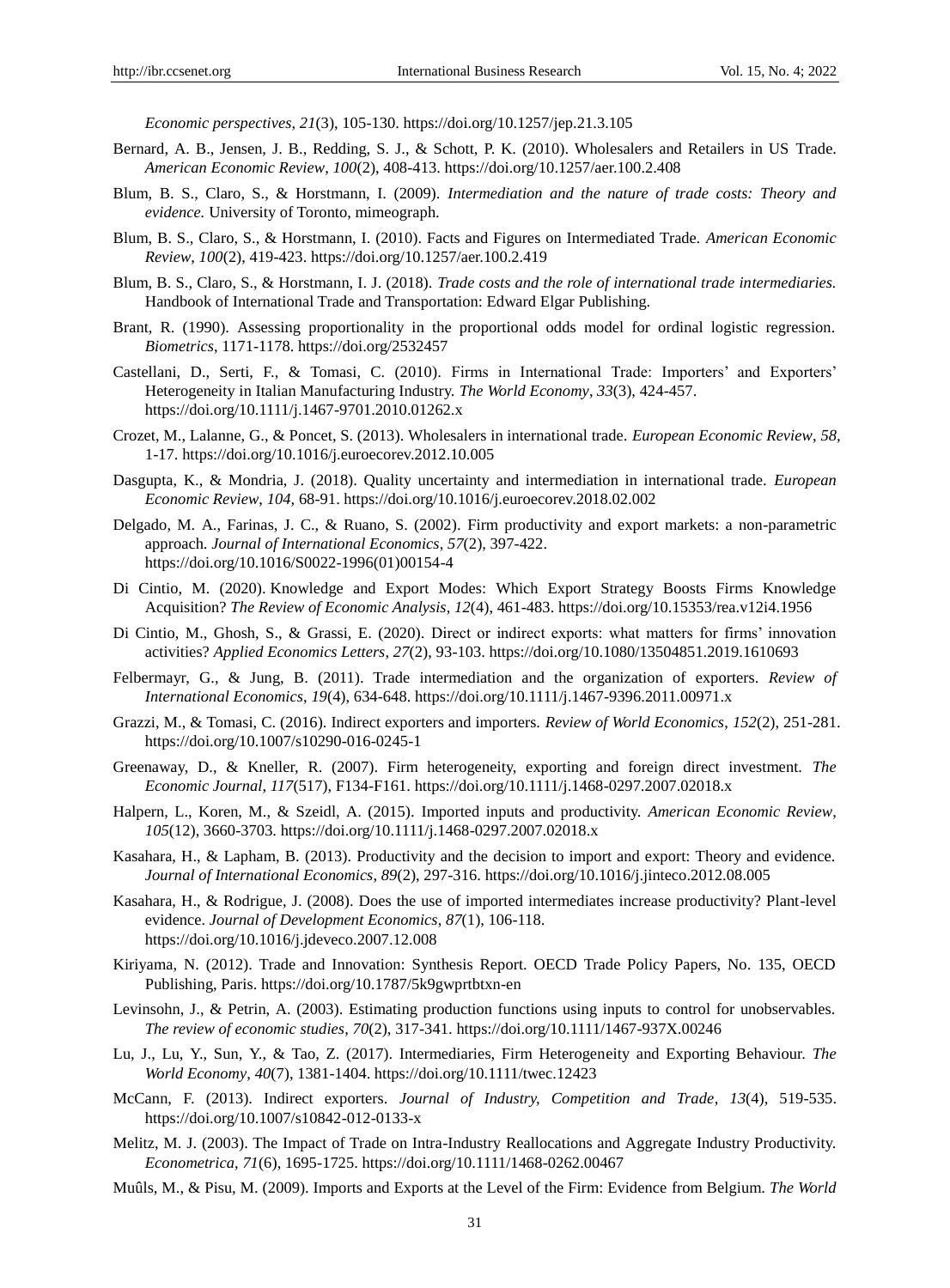*Economy*, *32*(5), 692-734. https://doi.org/10.1111/j.1467-9701.2009.01172.x

- Olley, S.G., & Pakes A. (1996). The dynamics of productivity in the telecommunications equipment industry. *Econometrica*, *64*(6), 1263-1297. https://doi.org/10.2307/2171831
- Petropoulou, D. (2008). *Information costs, networks and intermediation in international trade.* Centre for Economic Performance, London School of Economics and Political Science.
- Rauch, J. E., & Watson, J. (2004). Network Intermediaries in International Trade. *Journal of Economics & Management Strategy*, *13*(1), 69-93. https://doi.org/10.1111/j.1430-9134.2004.00004.x
- Vogel, A., & Wagner, J. (2010). Higher productivity in importing German manufacturing firms: self-selection, learning from importing, or both? *Review of World Economics*, *145*(4), 641-665. https://doi.org/10.1007/s10290-009-0031-4
- Wagner, J. (2007). Exports and productivity: A survey of the evidence from firm-level data. *World Economy*, *30*(1), 60-82. https://doi.org/10.1111/j.1467-9701.2007.00872.x
- Wagner, J. (2012). International trade and firm performance: a survey of empirical studies since 2006. *Review of World Economics*, *148*(2), 235-267. https://doi.org/10.1007/s10290-011-0116-8
- Wagner, J. (2017). Productivity premia for many modes of internationalization: A replication study of Békes/Muraközy, Economics Letters (2016): University of Lüneburg Working Paper Series in Economics.
- Yasar, M., Garcia, P., Nelson, C., & Rejesus, R. (2007). Is there evidence of learning-by-exporting in Turkish manufacturing industries? *International Review of Applied Economics*, *21*(2), 293-305. https://doi.org/10.1080/02692170701189193

#### **Endnotes**

Note 1. See Wagner (2012) for a comprehensive survey of the empirical literature.

Note 2. For instance, Blum et al. (2009) assumed that intermediaries enjoy economy of scale, which allows for fixed cost reduction. Rauch and Watson (2004) interpreted the share of exporting revenue for the intermediaries because of the negotiation between firms and intermediaries.

Note 3. We take domestic firms (i.e., firms that do not trade internationally) as a separate category with respect to firms actually involved in import and/or export activities.

Note 4. The marginal effects at the means could also be calculated. However, we prefer AMEs, first because mean values are only one of many possible sets of values that could be used and, second, because the use of means may produce a set of values that no real firm could in fact have.

Note 5. We report the AMEs for the coefficients with varying slopes. The complete table and the estimated coefficients are available upon request.

Note 6. Similarly to B &  $\&$  and Muraközy (2018), we are confident that an ordered logit regression may be appropriate to estimate sorting along multiple potential international choices. Nonetheless, the question is whether or not productivity differentials exist even if other factors, related to both productivity and international trade strategies, are controlled for.

Note 7. A partial exception is due to Grazzi and Tomasi (2016). However, rather than establishing productivity sorting, the authors found evidence of different productivity premia associated with firms engaged in both importing and exporting activities, either directly or indirectly.

Note 8. Greenaway and Kneller (2007) and Wagner (2007) offered a review of these pieces of literature. However, while the evidence of the first mechanism is quite conclusive for exports (e.g., Bernard & Jensen, 1999) and for imports (e.g. Muûls & Pisu, 2009), evidence of the effects of international trade on productivity is more mixed (Wagner, 2012).

Note 9. We remark that the WBES has limited time-series properties. However, even though the longitudinal component of the data is insufficient to pick up time variations, as described in the next section, we make use of the longitudinal dimension to estimate firms' TFP, which is crucial for our analysis.

Note 10. Inspired by the models of Melitz, McCann (2013) used the same approach, noticing that when firms trade through both modes, they have already overcome the higher fixed costs of trading directly

Note 11. The number of observations shrinks to 3228 records with valid information about the chosen side and